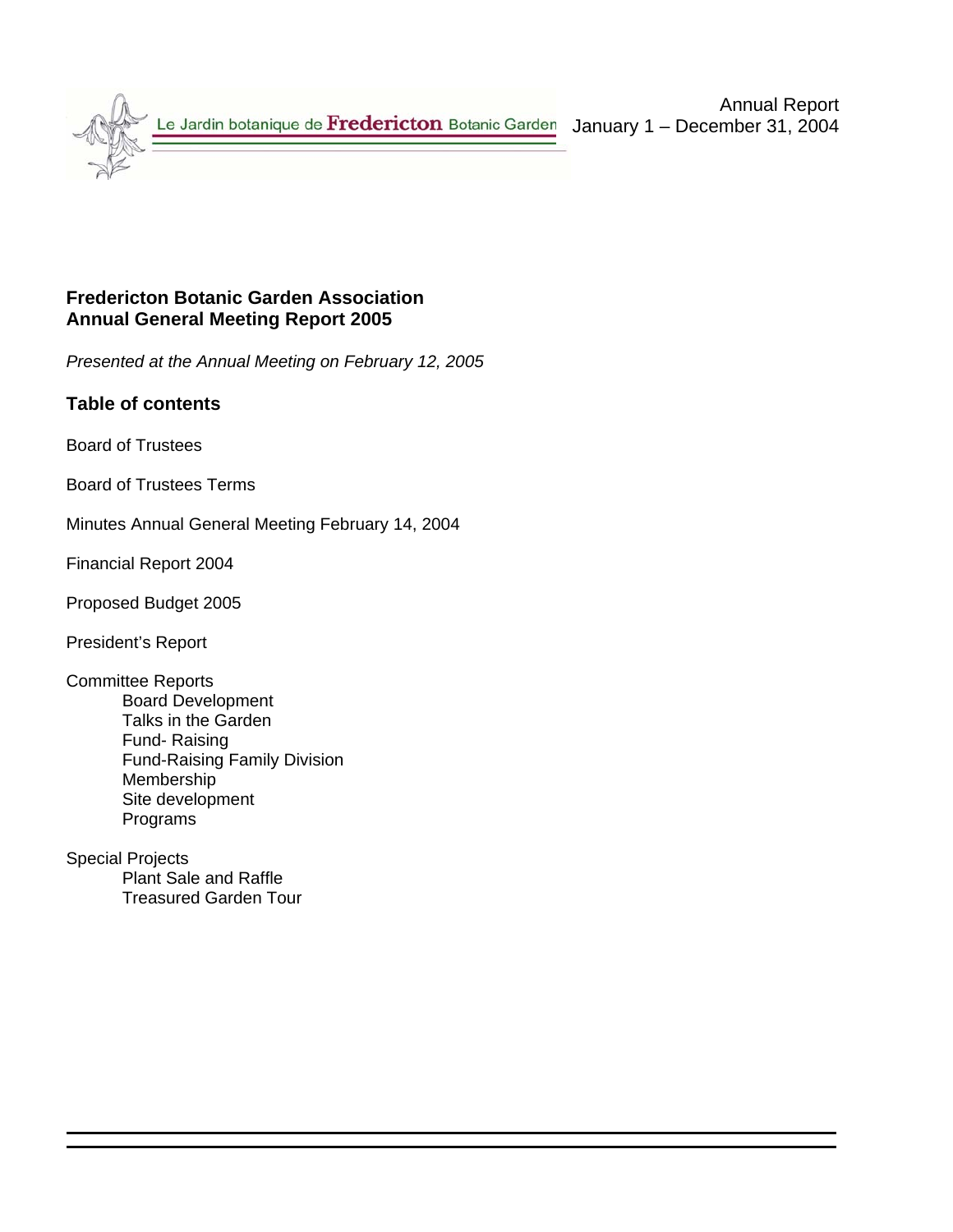

Le Jardin botanique de Fredericton Botanic Garden

Annual Report January 1 – December 31, 2004

## **FREDERICTON BOTANIC GARDEN ASSOCIATION, INC.**

**2004 Executive Committee** 

**President - Wendy Bourque Vice-President - Bill Seabrook Secretary - Richard Tarn Treasurer - Louis-Philippe Albert** 

## **Board of Trustees**

**Louis Philippe Albert New Yourgue Wendy Bourque** 226 Montgomery Street, 226 Montgomery Street,

**Lucy Dyer Contract Contract Contract Contract Contract Contract Contract Contract Contract Contract Contract Contract Contract Contract Contract Contract Contract Contract Contract Contract Contract Contract Contract Cont** 758 George Street 87 Burnham Court Fredericton, NB E3B 1K5 Fredericton, NB E3B 5T8

**Nadia Khoury Communist Communist Parker** 542 Pederson Crescent 27 Marshall Street Fredericton, N.B. E3B 2Z2 Fredericton, NB E3A 4J8

**Richard Robinson Bill Seabrook** 655 Scotch Lake Road 1343 Lincoln Road

**George Strunz Richard Tarn** 26 Cameron Court 21 Forest Acres Court Fredericton, NB E3B 2R9 Fredericton, NB E3B 4L2

**Bryan Walker Communist Communist Communist Communist Communist Communist Communist Communist Communist Communist Communist Communist Communist Communist Communist Communist Communist Communist Communist Communist Communis** 217 Wright Street 217 Wright Street Fredericton, NB E3B 2E3 Fredericton, NB E3B 8J5

Fredericton NB E3B 2X1 Fredericton, NB E3B 7E3

Fredericton, NB E3B 8J5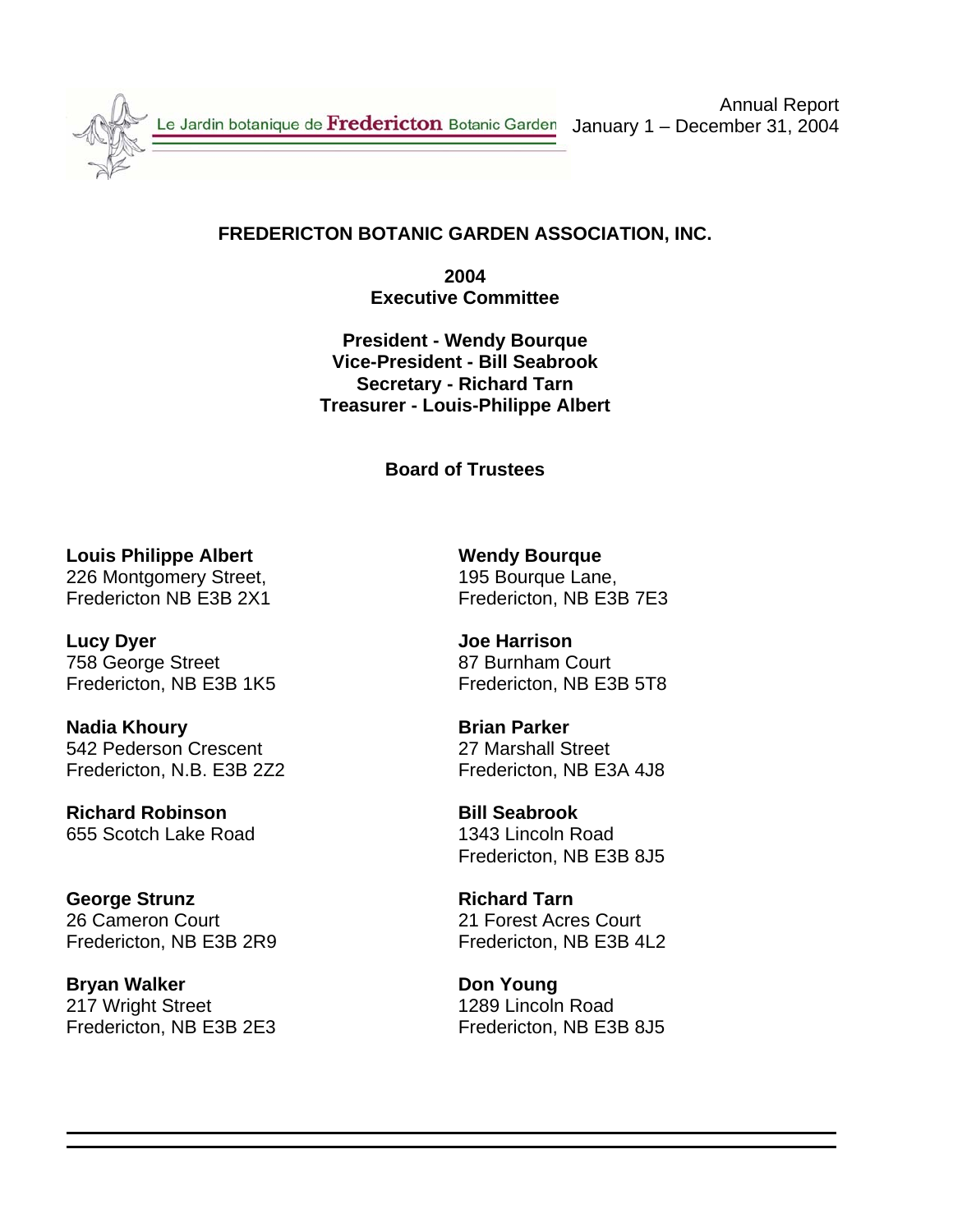

## **FREDERICTON BOTANIC GARDEN ASSOCIATION, INC.**

## **Board of Directors Terms**

## **Serving until December 2005**

**Richard Robinson George Strunz** 655 Scotch Lake Road 26 Cameron Court

Fredericton, NB E3B 2R9

**Serving until December 2006 Lucy Dyer** Joe Harrison 758 George Street 87 Burnham Court Fredericton, NB E3B 1K5 Fredericton, NB E3B 5T8

27 Marshall Street 1343 Lincoln Road Fredericton, N.B. E3B 2Z2 Fredericton, NB E3B 8J5

**Brian Parker Community Community Community Brian Bill Seabrook**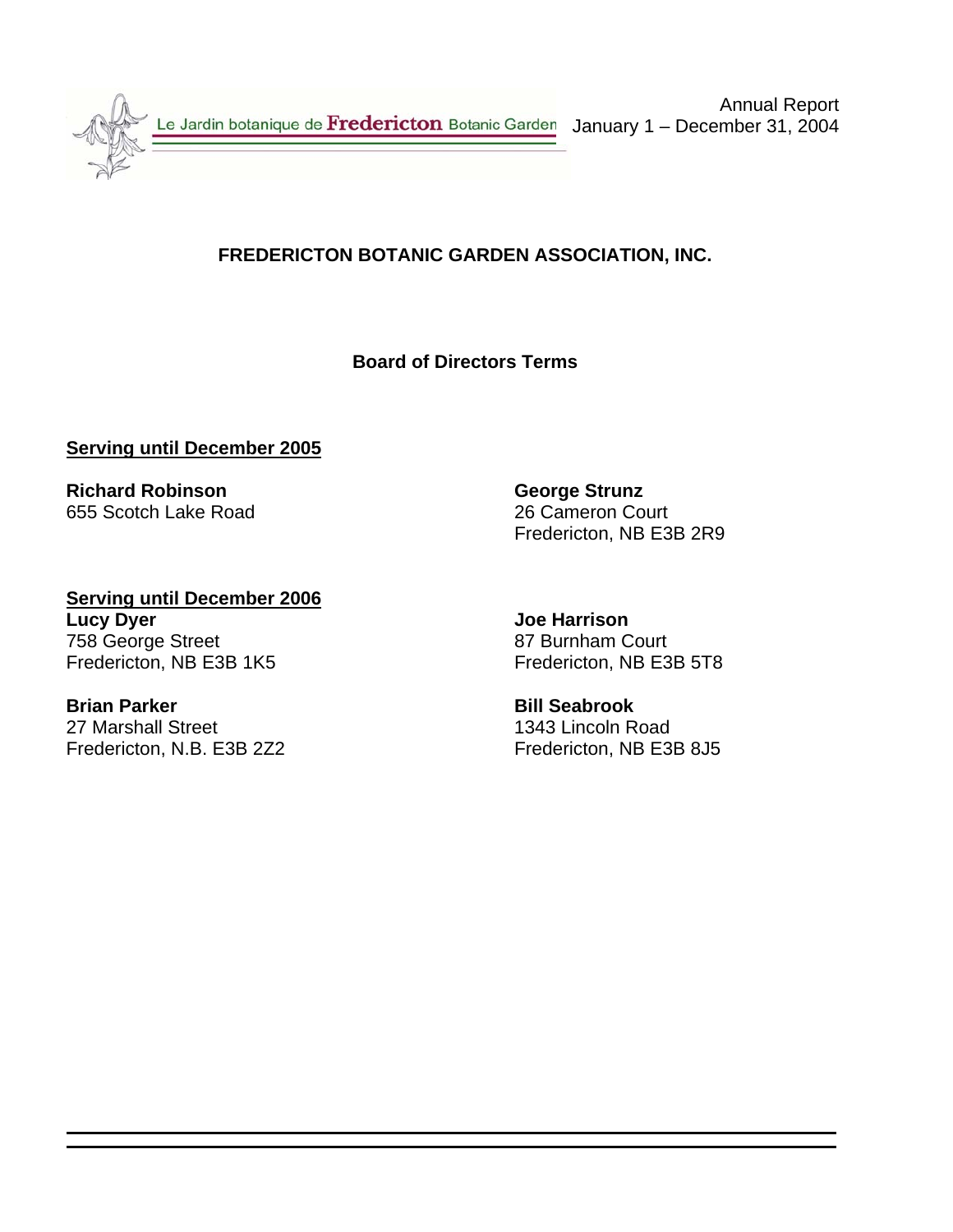

## **Minutes Annual General Meeting February 14, 2004**

*Presented at the Annual General Meeting on February 12, 2005* 

### **FREDERICTON BOTANIC GARDEN ASSOCIATION ANNUAL GENERAL MEETING FEBRUARY 14, 2004, 2:00PM CAPITAL WINTER CLUB, FREDERICTON**

The meeting was called to order at 1:00 PM by President Wendy Bourque.

Richard Tarn acted as recording secretary.

#### **Approval of the Agenda:**

 MOTION: to approve the agenda as written Moved by Bill Seabrook, seconded by George Strunz. Motion Carried.

#### **Approval of the Minutes of the 2003 Annual General Meeting:**

 MOTION: to approve the minutes of the February 8, 2003 meeting as recorded. Moved by Louis-Philippe Albert, seconded by Rudy Stocek. Motion Carried.

There was no business arising from the minutes.

#### **Financial report**

Treasurer Nancy Beltrandi spoke to the financial report for January 1 to December 31 2003 and responded to questions.

MOTION: to approve the financial report as presented.

Moved by Nancy Beltrandi, seconded by Bill Seabrook. Motion Carried.

Treasurer Nancy Beltrandi presented the proposed budget for 2003

MOTION: to approve the budget as presented.

Moved by Nancy Beltrandi, seconded by Jane Seabrook. Motion Carried.

#### **Reports**

President Wendy Bourque presented her report, making special reference to the work of the Campaign Steering Committee and the Campaign Cabinet, the announcement of Herménégilde Chiasson, Lieutenant Governor of N.B. as patron of the FBGA, the Programme Plan, the new logo, the changed website, and the City of Fredericton contribution to the Capital Campaign.

MOTION: to accept the report as presented.

Moved by Louis-Philippe Albert, seconded by Marg Routledge. Motion Carried.

The following written Committee Reports were presented:

 Building Maintenance (Charlie Fullarton) Board Development (George Strunz) Talks in the Garden (Nadia Khoury)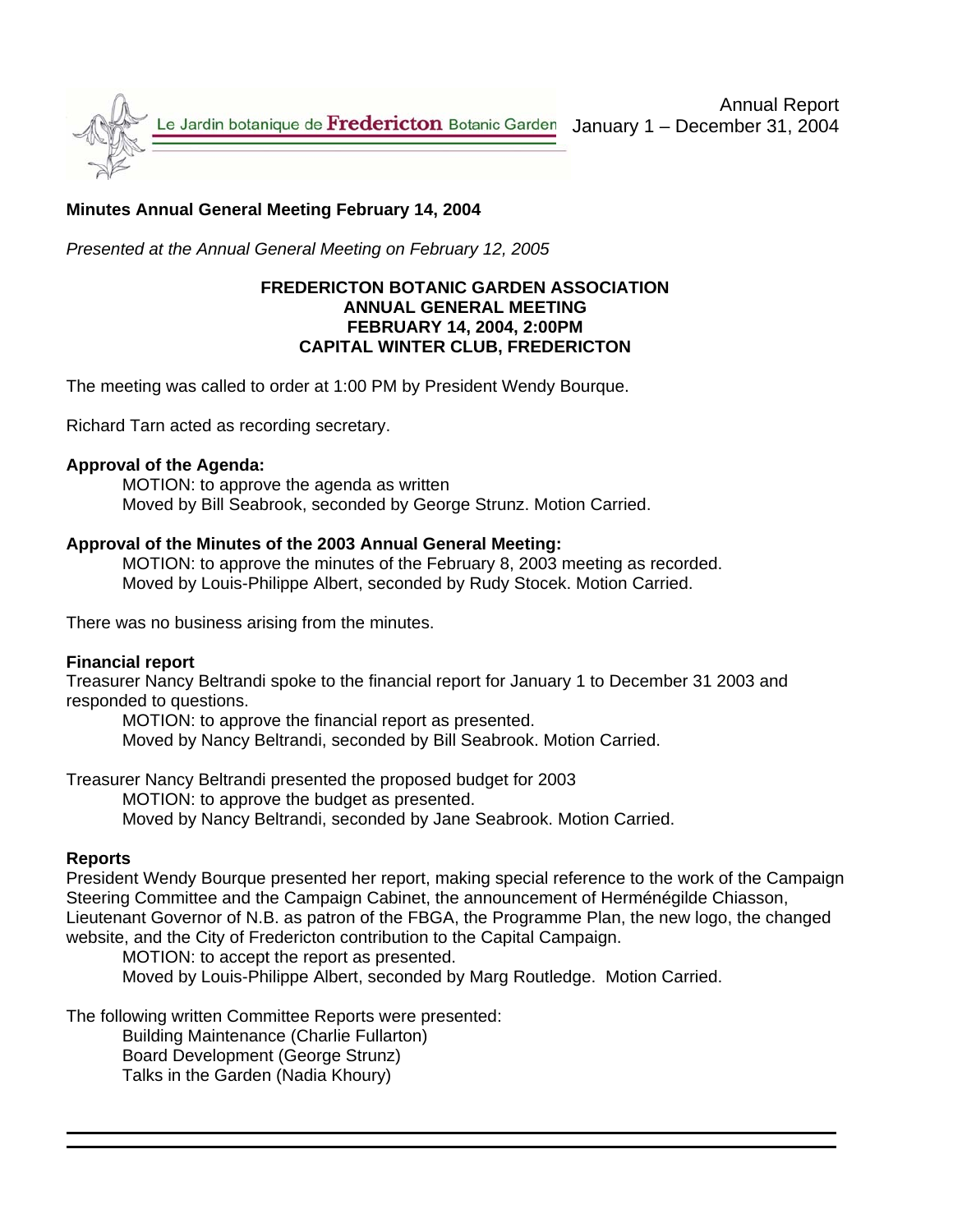

Fund Raising (Louis-Philippe Albert)

To-date about \$66,000 was received in pledges of which \$28,000 in cash was deposited. Expenses to-date were \$39,404.

Family Campaign (William Seabrook)

To-date the Family Campaign had raised over \$66,000.

 Membership (Lucy Dyer) Newsletter (Jane Seabrook) Site Development (Richard Tarn)

Programming (Don Young)

The following Special Project Reports were presented:

 Plant Sale and Raffle - Financial Statement (Bill Seabrook) Treasured Garden Tour - Financial Statement (Andrew Lawson) MOTION: to accept Committee and Special Project Reports as presented. Moved by Wendy Bourque, seconded by Brian Parker. Motion carried.

At this point the meeting enjoyed a beautiful slide show from Fredericton photographer Roger Smith entitled "Around the Seasons in an Acacia Court Garden".

The meeting continued with Wendy Bourque introducing the members of the 2003 Board of Trustees: Louis-Philippe Albert, Nancy Beltrandi, Lucy Dyer, Nadia Khoury, Andrew Lawson, Jane Seabrook, George Strunz, Richard Tarn, Bryan Walker and Don Young.

Wendy Bourque then spoke glowingly of the contributions of retiring Board members Jane Seabrook, Nancy Beltrandi and Andrew Lawson, and made presentations to them.

## **Nominating Committee Report**

George Strunz, Nominating Committee Chair, presented candidates to fill five positions (four retiring and one outstanding vacancy) for the Board of Trustees for 2004: Lucy Dyer, Joe Harrison, Brian Parker, Richard Robinson and William (Bill) Seabrook.

Three calls for further nominations from the floor elicited no further nominations so the Nominating Committee Report was adopted by acclamation.

## **Other Business**

Richard Tarn reported on the fall planting of bulbs donated by Green Village and requested members enjoy them and leave the flowers for others to enjoy.

Wendy Bourque thanked Graham Allen for his work during the year as Administrative Secretary. Wendy Bourque thanked Wayne Beckett for making the arrangements for the annual meeting and Minnie Foss, Betty Barker and Betty Nicholson for managing the excellent refreshments.

## **Adjournment**

There being no further business the meeting was adjourned at 3:30PM on a motion from Cecile Albert. To conclude the afternoon the results of the Silent Auction were announced.

Respectfully submitted by Richard Tarn, Secretary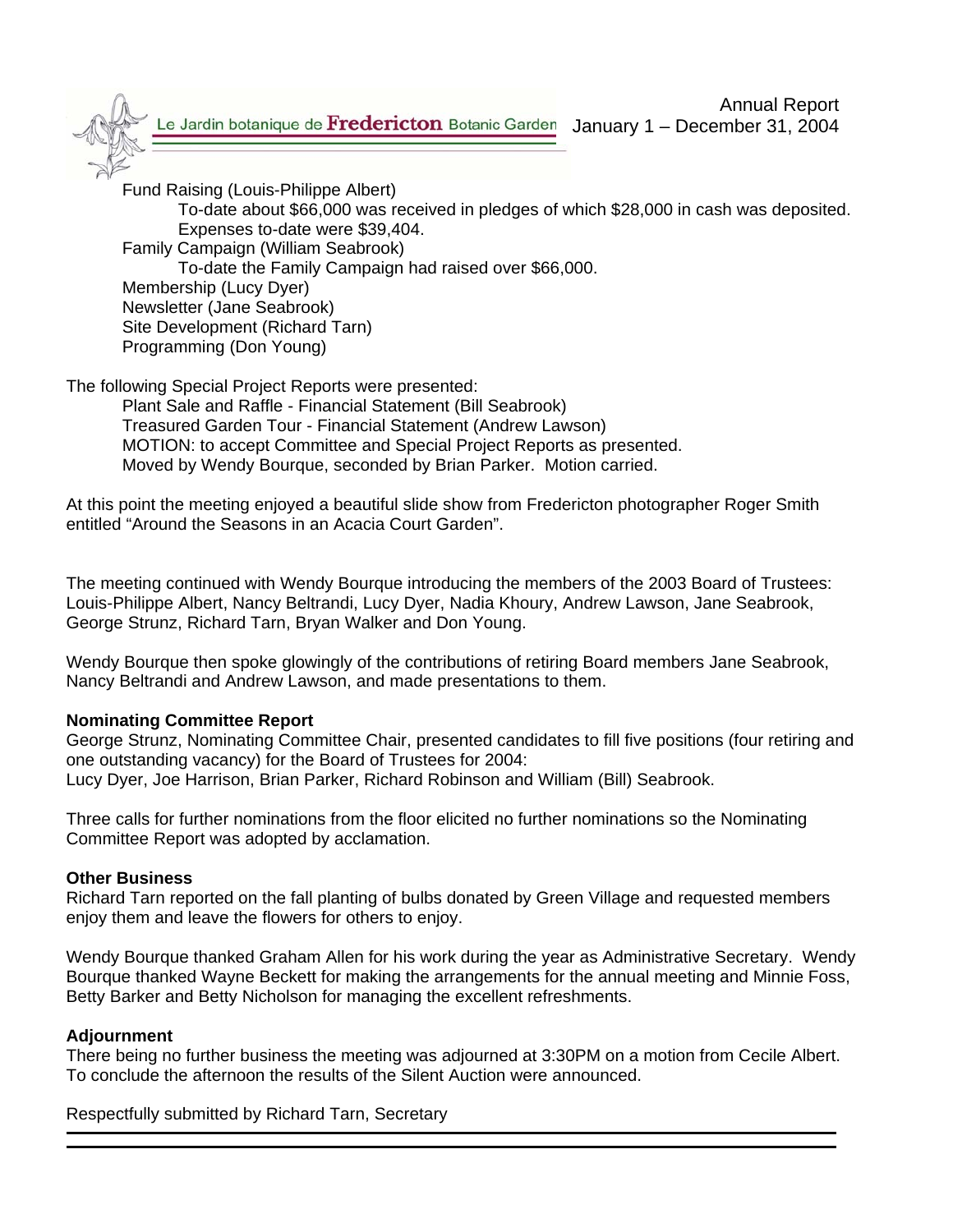

## **Financial Report 2004**

*Presented at the Annual General Meeting on February 12, 2005*

| <b>INCOME</b>                     |           |            | <b>EXPENSES</b>                     |           |           |
|-----------------------------------|-----------|------------|-------------------------------------|-----------|-----------|
| Capital Fund Raising              |           |            | Administration                      |           | 2,351.12  |
| <b>Gift Received</b>              | 28,509.00 |            | <b>Administration Services</b>      |           | 3,530.00  |
| Endowment                         | 300.00    |            | Bank Charges (CCU)                  |           | 94.39     |
| City of Fredericton               | 25,000.00 |            | <b>Building</b>                     |           | 303.99    |
| Balance forw'd RBC (2003)         | 22,258.00 |            | <b>Capital Fund Raising</b>         |           |           |
| <b>TOTAL Capital Fund Raising</b> |           | 76,067.00  | <b>Bank Charge</b>                  | 397.25    |           |
| Donations                         |           |            | Campaign Director                   | 2,970.00  |           |
| <b>Gift Received</b>              | 685.00    |            | Consultant                          | 20,125.00 |           |
| Memorial                          | 65.00     |            | Office supplies                     | 461.64    |           |
| <b>TOTAL Donations</b>            |           | 750.00     | <b>Public Relations</b>             | 400.00    |           |
| <b>Education Committee</b>        |           | 132.00     | Postage                             | 280.60    |           |
| Grants                            |           |            | Printing                            | 2013.85   |           |
| Government of Canada              | 2,180.00  |            | Documentation                       | 423.97    |           |
| Province of NB                    | 2,767.40  |            | Other                               | 311.99    |           |
| <b>TOTAL Grants</b>               |           |            | 4,947.40 TOTAL Capital Fund Raising |           | 27,384.30 |
| <b>HST Rebate</b>                 |           |            | 4,044.11 Education                  |           | 20.00     |
| Interest Inc                      |           |            | 558.57 External Communication       |           | 4,446.28  |
| Membership                        | 4,410.00  |            | <b>Membership Services</b>          | 815.12    |           |
| <b>Boutique</b>                   | 136.00    |            | Postage                             | 139.05    |           |
| <b>Fund Raising</b>               | 218.00    |            | <b>TOTAL Membership Services</b>    |           | 954.17    |
| <b>TOTAL Membership</b>           |           | 4,764.00   | Miscellaneous                       |           | 112.41    |
| Miscellaneous Income              |           |            | 30.02 Newsletter                    |           |           |
| Plant Sale Income                 |           | 14,233.60  | Postage                             | 685.02    |           |
| Raffle Income                     |           |            | Publishing                          | 553.03    |           |
| Member sales                      | 1,382.50  |            | <b>TOTAL Newsletter</b>             |           | 1,238.05  |
| <b>Farmer's Market sales</b>      | 2,529.10  |            | <b>Plant Sale</b>                   |           | 3,869.33  |
| Gift in Kind                      | 975.00    |            | Raffle                              | 891.26    |           |
| <b>TOTAL Raffle Income</b>        |           | 4,886.60   | Gift in Kind Adjustment             | 975.00    |           |
| Rental Income                     |           |            | 120.00 TOTAL Raffle                 |           | 1,866.26  |
| <b>Silent Auction Income</b>      |           |            | 2,183.00 Seedy Saturday             |           | 122.42    |
| Site Development Income           |           | 38.21      | <b>Silent Auction</b>               |           | 100.63    |
| <b>Treasured Garden Income</b>    |           | 4,225.00   | Site Development                    |           | 18,148.60 |
|                                   |           |            | <b>Treasured Garden Tour</b>        |           | 2,218.37  |
| <b>TOTAL INCOME</b>               |           | 116,979.51 | <b>Utilities</b>                    |           |           |
|                                   |           |            | Electric                            | 1,859.44  |           |
|                                   |           |            | Telephone                           | 649.38    |           |
|                                   |           |            | Water                               | 148.72    |           |
|                                   |           |            | <b>TOTAL Utilities</b>              |           | 2,657.54  |
|                                   |           |            | <b>TOTAL EXPENSES</b>               |           | 69,417.86 |
|                                   |           |            | <b>OVERALL TOTAL</b>                |           | 47,561.65 |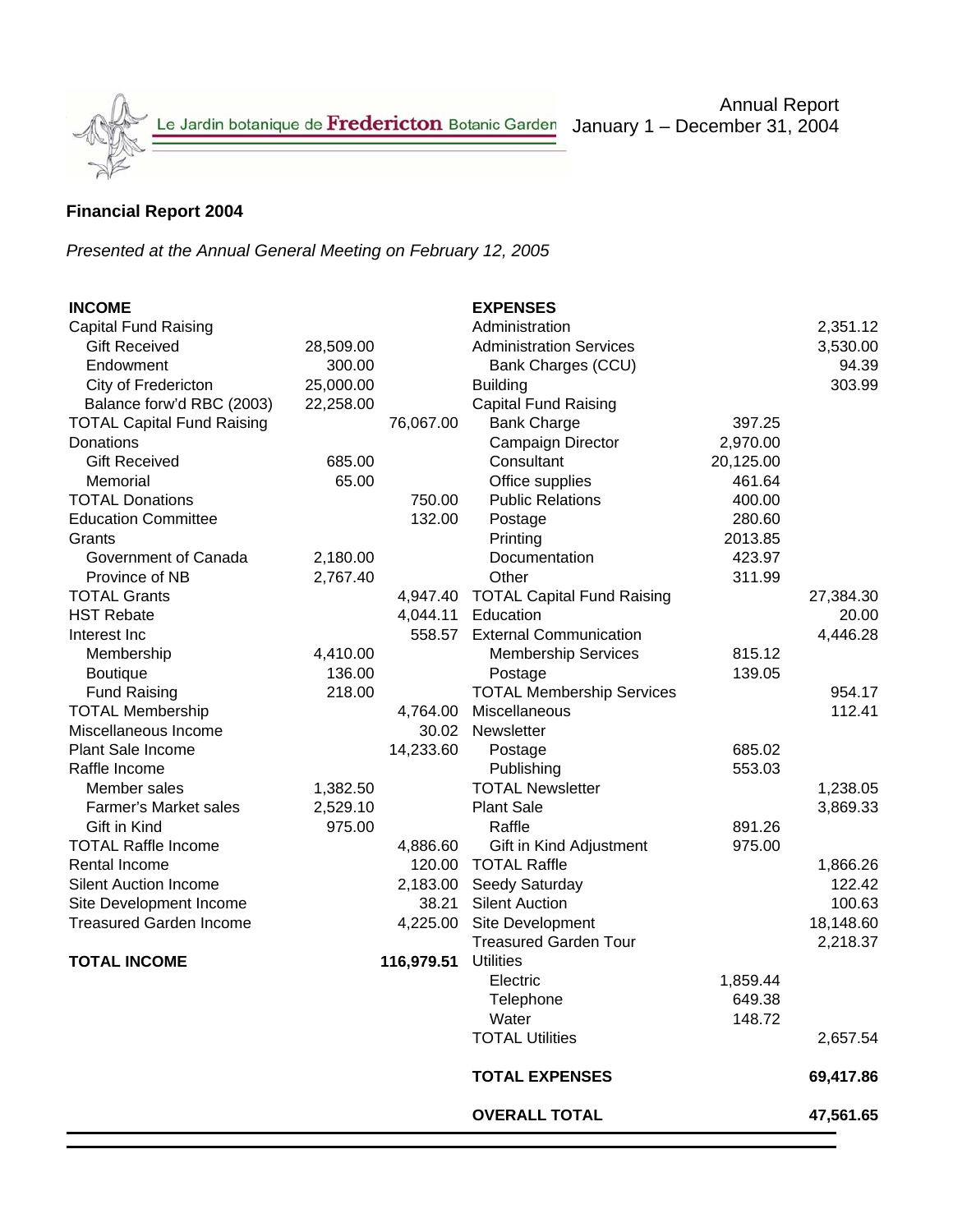Annual Report

ASSETS

**Balance Sheet - As of 31/12/2004** 

| 4,153.95  |
|-----------|
| 7,674.27  |
| 30,935.58 |
| 107.84    |
| 42,871.64 |
| 42,871.64 |
| 0.00      |
| 42,871.64 |
| 42,871.64 |
|           |

# **Budget 2005**

*Presented at the Annual General Meeting on February 12, 2005* 

| <b>Income</b>                  |             | <b>Expenses</b>                |             |
|--------------------------------|-------------|--------------------------------|-------------|
| <b>Capital Fund Raising</b>    | \$50,000.00 | Administration                 | \$1,800.00  |
| <b>Donations</b>               | \$1,000.00  | <b>Administration Services</b> | \$3,830.00  |
| <b>Garden Visits</b>           | \$200.00    | <b>Board Development</b>       | \$800.00    |
| <b>GST Rebate</b>              | \$400.00    | <b>Building</b>                | \$300.00    |
| Interest                       | \$550.00    | <b>Capital Fund Raising</b>    | \$6,000.00  |
| Membership                     | \$4,000.00  | <b>External Communications</b> | \$1,000.00  |
| <b>Boutique</b>                | \$400.00    | Membership                     | \$1,000.00  |
| Miscellaneous Income           | \$50.00     | <b>Boutique</b>                | \$200.00    |
| Programs                       | \$2,500.00  | Miscellaneous Expense          | \$150.00    |
| <b>Plant Sale</b>              | \$15,500.00 | <b>Newsletter</b>              | \$1,800.00  |
| Raffle                         | \$7,000.00  | Programs                       | \$5,000.00  |
| Seedy Saturday                 | \$130.00    | Education                      | \$200.00    |
| <b>Silent Auction</b>          | \$2,000.00  | <b>Plant Sale</b>              | \$3,500.00  |
| Treas. Garden. Tour            | \$4,500.00  | Raffle                         | \$1,200.00  |
| Rentals                        | \$200.00    | Seedy Saturday                 | \$100.00    |
| <b>Site Development Grants</b> | \$6,400.00  | <b>Silent Auction</b>          | \$200.00    |
|                                |             | <b>Treas. Garden Tour</b>      | \$2,375.00  |
| <b>Total Income</b>            | \$94,830.00 | Recognition                    | \$250.00    |
|                                |             | Site Development               | \$18,750.00 |
|                                |             | <b>Utilities</b>               | \$650.00    |
|                                |             | <b>Total Expenses</b>          | \$49,105.00 |
|                                |             | <b>Net Income</b>              | \$45,725.00 |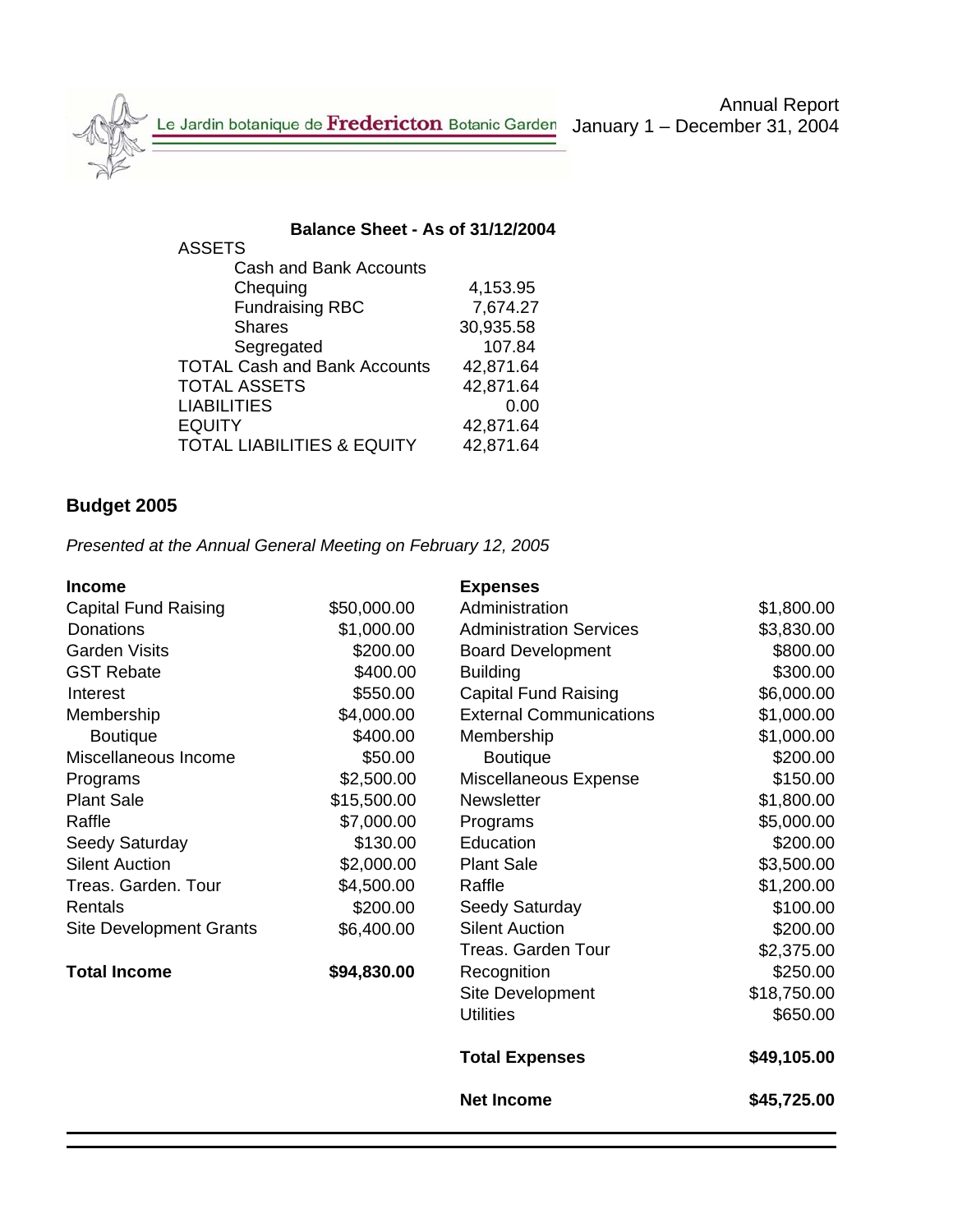

**Fredericton Botanic Garden Association President's Report 2004 Presented at the Annual General Meeting on February 12th, 2005.** 

Although many of the projects I highlighted in last year's President's report are still on-going, specifically fund raising and site development work, I would be remiss if I indicated that not much has been happening over the past year. At times the wheels appear to be grinding slowly, but we are none-the-less moving ahead with our goal of funding a bona fide Botanic Garden for the residents of Fredericton to enjoy. Your Board of Directors, as well as several other interested individuals, have invested many hours in the work and planning necessary to move our association closer to these objectives.

The Family Fund Raising campaign has been very successful in meeting its goal due to the generousity of our membership and the industry of some very dedicated volunteers. It is not an easy thing to approach friends and neighbours with a request for money, but this core of volunteers have persisted, and shown us that the membership of our organization is truly behind the dream of a Botanic Garden. Our cabinet and honorary committee members are waiting in the wings to begin the next phase of the campaign, the canvassing of the business community.

For a large part of this past year we have been pursuing government moneys through the Atlantic Canada Opportunities Agency (ACOA), specifically the Strategic Community Initiatives Fund (SCIF). At this point the granting agency is very close to a decision but as yet we have not been apprised of the outcome of our application. Should we be successful the SCIF grant would provide us with a very persuasive case with which to approach the members of

## **Rapport 2004 du président Association du jardin botanique de Fredericton Présenté à l'assemblée générale annuelle le 12 février 2005.**

Bien que plusieurs projets signalés dans le rapport du président de l'an dernier sont toujours en cours, comme la campagne de souscription et les travaux sur le terrain, il serait faux de dire qu'il y a eu peu de progrès durant la dernière année. À certains égards, les choses semblent bouger lentement mais la marche se poursuit inexorablement en vue d'arriver au financement d'un légitime jardin botanique pour les gens de Fredericton. Les membres du conseil, ainsi que plusieurs intéressés, ont investi de nombreuses heures de travail et de planification pour se rapprocher de ces objectifs.

La division « famille » de la campagne de souscription a atteint son but grâce à la générosité des membres et au travail assidu de certains bénévoles convaincus. Demander de l'argent à des amis et à des voisins est difficile, mais ce groupe de bénévoles n'ont pas lâché prise et nous ont prouvé que les membres sont vraiment derrière le rêve d'un jardin botanique. Les membres du comité de campagne et du comité honoraire sont prêts à se lancer dans la prochaine phase de la campagne, soit celle d'approcher les gens d'affaires.

Durant la majeure partie de la dernière année, nous avons tenté d'obtenir des octrois gouvernementaux par l'entremise de l'Agence de promotion économique de l'Atlantique (APÉCA), spécialement du Programme d'infrastructures Canada. À l'heure actuelle, l'Agence est à la veille d'une décision. Si notre demande est acceptée, nous disposerons alors d'un argument de taille pour approcher les membres de la communauté d'affaire ainsi que ceux de qui nous espérons obtenir des dons différés.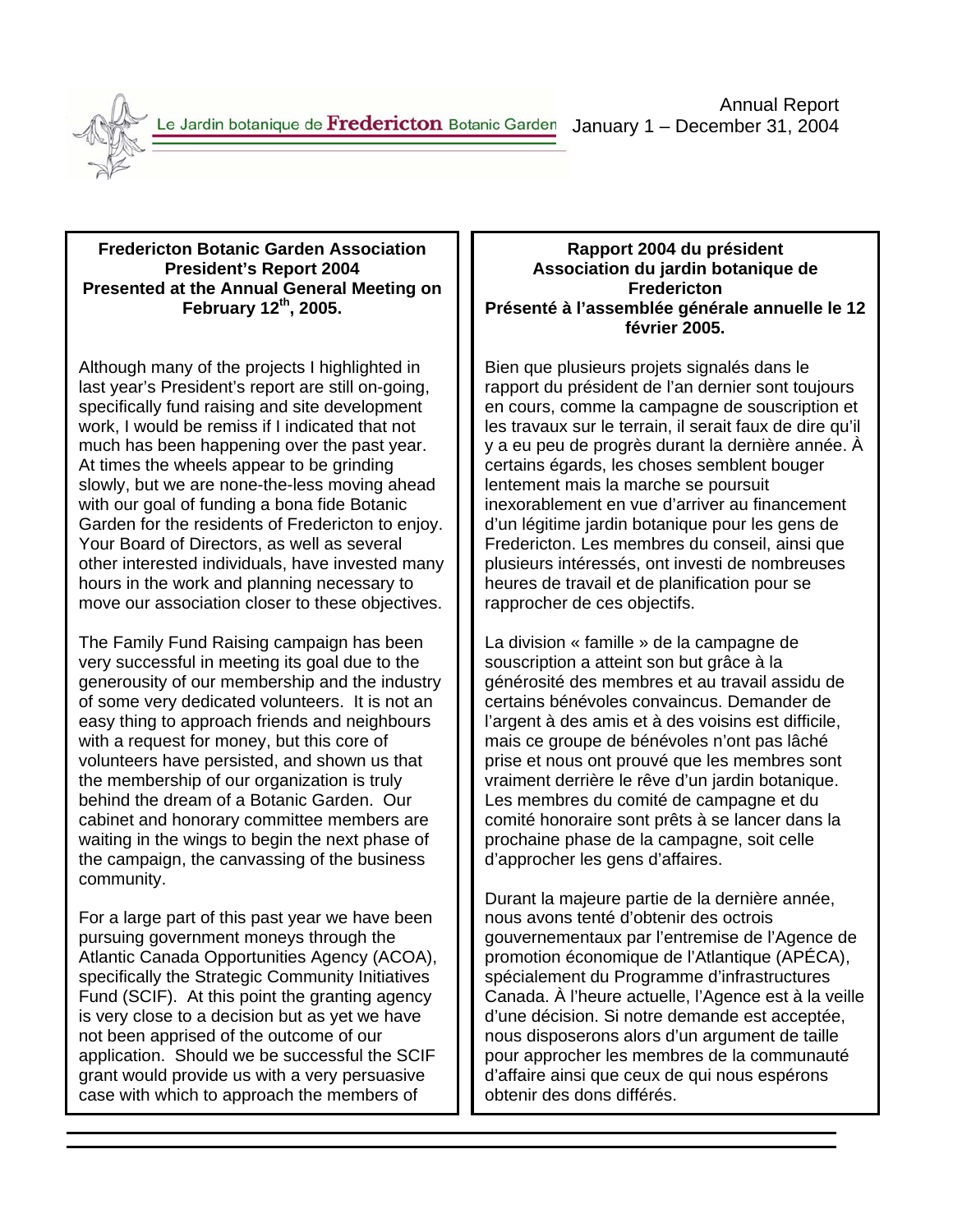Annual Report

the business community, and ultimately those from whom we hope to solicit endowment fund moneys.

We have continued over the past year to build ties to the community at large with our regular events, the Plant Sale, the Treasured Garden Tour, Seedy Saturday and the educational evenings held regularly throughout the winter months. Once again I would like to extend a sincere thank you to all those volunteers who make these activities a success year after year. These events, including our website, maintained by David Colborne, are probably our best opportunity to secure supporters within the community and build friendships that have at their heart the dream of a Botanic Garden for Fredericton. Please continue to support your Association in its efforts to realize this vision.

I would like to extend my sincere thank you to the board members who have worked so diligently over the past year, contributing many hours of their time for the benefit of the association's goals. I would also like to express my appreciation to Graham Allen whose administrative services have been absolutely top-notch and a constant through this demanding period in the history of our garden. Although I will not be reoffering this year as a board member, I plan to continue, in my role as past president, to be an active member of the association. The next couple of years should be very exciting ones for the Fredericton Botanic Garden. I wish the new board and executive the best of luck in all future endeavours and I thank everyone for their past and continued support.

Respectively Submitted Wendy Bourque President of the Fredericton Botanic Garden Association

Au cours de la dernière année, nous avons poursuivi le rapprochement avec la communauté à travers nos activités comme la vente de plantes, la tournée des jardins, les samedis « à graines » et les soirées de vulgarisation tenues régulièrement durant l'hiver. Une fois de plus, je remercie tous les bénévoles qui veillent, année après année, au succès de ces activités. Ces fonctions, en plus de notre site Web maintenu par David Colborne, constituent probablement le meilleur moyen de consolider l'appui de la communauté et renforcent la détermination de ceux qui ont à cœur la réalisation du Jardin botanique de Fredericton.. Je vous invite à continuer d'appuyer les efforts de votre association en vue de cette réussite.

Je tiens à remercier sincèrement les membres du conseil qui ont travaillé d'arrache-pied durant la dernière année. Ils ont investi de nombreuses heures de travail pour l'avancement de l'association. Je veux remercier aussi Graham Allen pour les tâches administratives dont il s'est acquitté impeccablement à un moment important dans l'histoire de notre jardin. Bien que je ne sollicite pas de poste au conseil cette année, je continuerai dans mon rôle d'ancien président d'être un membre actif de l'association. Les prochaines années seront déterminantes pour le jardin botanique de Fredericton. Je souhaite aux membres du nouveau conseil bonne chance dans leurs projets d'avenir et je vous remercie pour votre appui et votre encouragement.

**Sinceremente** Wendy Bourque Presidente, Association du Jardin Botanic de Fredericton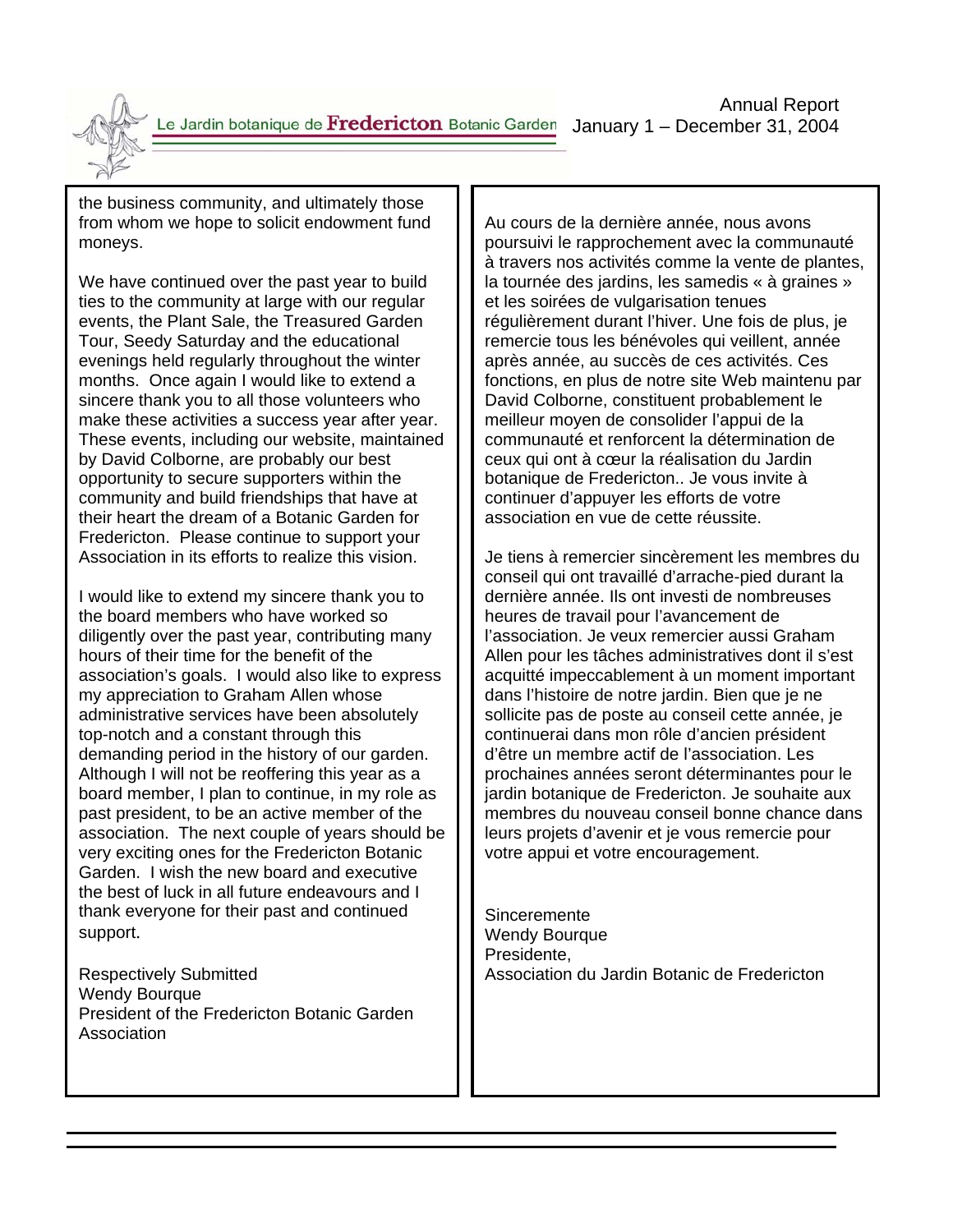

## **Board Development Committee**

*Presented at the Annual General Meeting on February 12, 2005* 

 Plans are in place for two functions to be held shortly after this AGM, that will address needs identified by the Board during 2004.

i) An orientation session will be held for new Board members, in order to facilitate and accelerate their familiarisation with the history of the FBG, current visions for its future development, activities of working sub-committees and what is expected of Board members.

ii) Board members will participate, early in February, in a one-day planning and brainstorming session in order to develop an up-to-date Business Plan. The planning session will be facilitated by John Robison.

 The Chair of the Board Development Committee, as a member of the nominating Committee, is pleased to report that a full slate of candidates, of very high calibre, has been assembled to replace six outgoing Board members, whose terms have expired or who have had to resign for personal reasons. We express our appreciation to outgoing Board members for their dedicated service to FBG.

Respectfully submitted, (Feb 12, 2005)

George Strunz

## *Board Development Committee*

#### *Terms of Reference*

 i) Review the composition of the Board and committees and the involvement of their respective members annually.

 ii) Recommend changes to the Board and committee structure, terms, etc., that would be most effective and productive for the FBGA.

iii) Develop a standing list of potential Board and committee members.

 iv) Recruit and nominate qualified candidates to the Board and committees. Explain duties and attendance expectations.

v) Maintain an up-to-date manual for presentation to new Board and committee members.

 vi) Develop and implement an orientation program for new members of the Board and committees.

 vii) Interview each new Board member or committee member at the time of nomination and annually thereafter, to assess their interests, role on the team, and their satisfaction with their current and past involvement.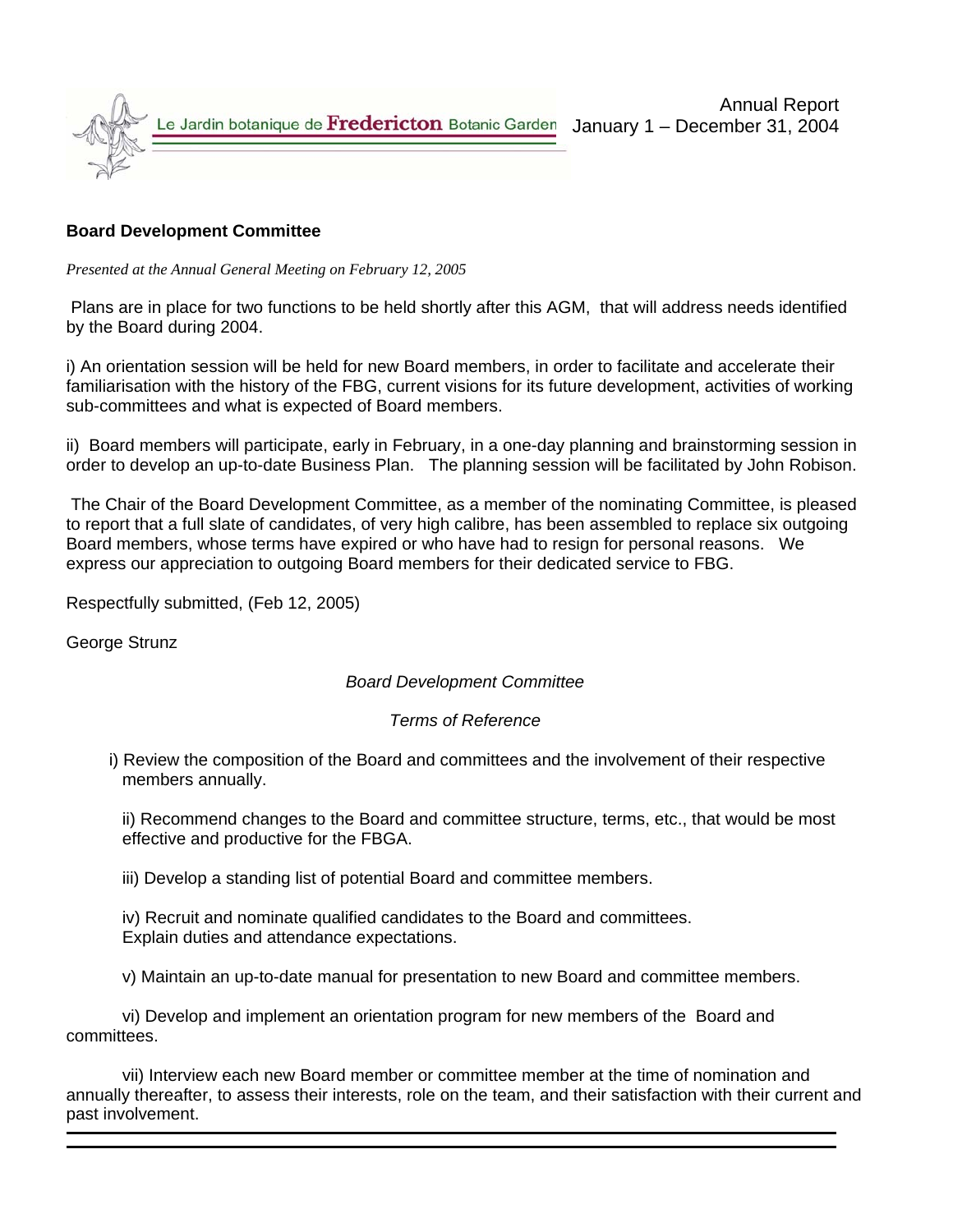

viii) Assure ongoing board training for all members.

 ix) Try to assure all members are using their skills effectively and are satisfied with their involvement.

x) Arrange for recognition of Board and committee members.

xi) Develop ways to make serving the Botanic Garden organization an enjoyable experience.

## **"Talks in the Garden" Committee**

### *Presented at the Annual General Meeting on February 12, 2005*

To provide a pleasant contrast to January weather, we were presented to a slide show titled "Under a Lebanese Sun." This was presented by Michael Khoury, who was born in Lebanon and spent several months there in the past year. Michael is a well recognized artist and a gifted photographer.

For the talk in May, naturalist Jim Goltz spoke about and showed slides of Native plants of New Brunswick. One of the features of the Botanic Garden Plant Sale on May 30th was native plants of North America.

In June, the Talk in the Garden was also a Walk through the Garden. Dr. Richard Tarn, one of the founding members of the Fredericton Botanic Garden, was again the leader. He told us what has been done on the site as well as elaborate on plans for the future.

Robert Glenwright, Horticultural Foreman, Parks and Trees Division of Fredericton, gave the March presentation on "The Benefits of Composting Both Individually and In Our City." Robert's presentation was both interesting and informative.

"Herbs for Life" was the title for the April presentation by Howard and Marilyn Erb. This featured an informative talk and slide show on growing herbs organically as they do at their farm in Cambridge Narrows, N.B.

In October, Vivian Wilcox, an avid gardener, whose garden was on the 2004 Botanic Garden tour, gave a talk on organic lawn care. Vivian extolled the benefits of compost tea and other organic methods to have a healthy lawn without herbicides or pesticides.

Rudy Stocek, a retired Forrester, Wildlife Biologist and Fishery Scientist, in November gave a presentation on how to identify trees using identifiers other than leaves. He has written a book on the subject which he had available at the presentation.

Nadia Khoury, Chair, Talks in the Garden Joyce Astle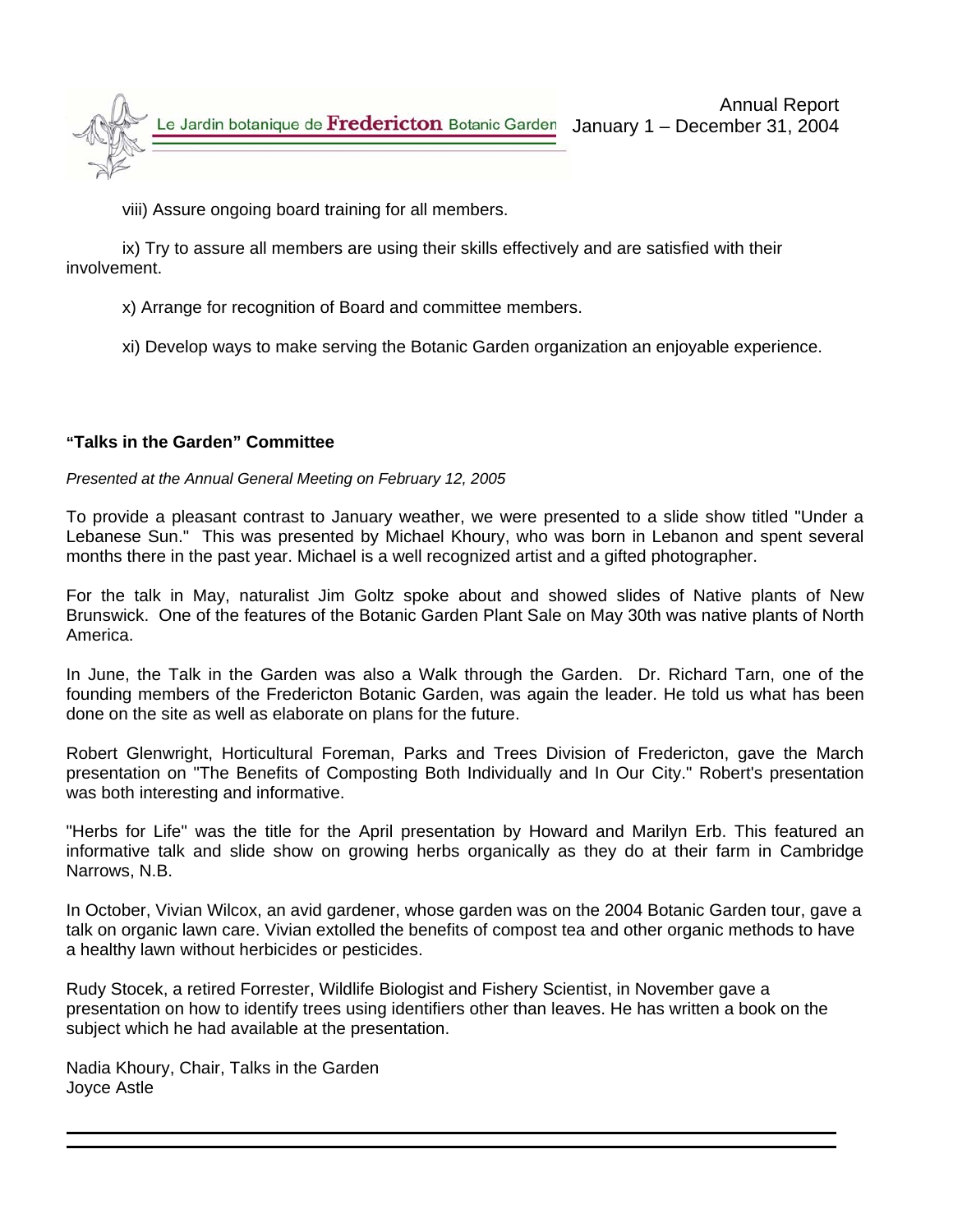

## Annual Report

January 1 – December 31, 2004

## **Fund Raising Committee**

*Presented at the Annual General Meeting on February 12, 2005* 

## **Fund Raising Campaign Pledges**

| Membership                                     |                                 |                 |
|------------------------------------------------|---------------------------------|-----------------|
| 2003                                           | 21,908.00                       |                 |
| 2004                                           | 32,780.00                       |                 |
| 2005                                           | 21,755.00                       |                 |
| 2006                                           | 11,871.00                       |                 |
| <b>Pledge Total</b>                            | 89,224.00                       |                 |
| Life insurance Policy                          | 25,000.00                       |                 |
| <b>Membership Campaign</b>                     | 114,224.00                      |                 |
| City of Fredericton (cash)                     | 25,000.00 /year 5 years         |                 |
| (In kind)                                      | 46,893.00 /year 5 years         |                 |
| <b>Campaign Expenses 2004</b>                  |                                 |                 |
| Campaign Director                              | 2970.00                         |                 |
| Campaign Material                              | 2013.85                         |                 |
| <b>Campaign Expenses</b>                       | 1170.88                         |                 |
| Documentation                                  | 423.97                          |                 |
| Postage                                        | 280.60                          |                 |
| Campaign PR                                    | 400.00                          |                 |
| <b>Professional Fees</b>                       | 20125.00                        |                 |
| <b>Total Campaign Expenses 27384.30</b>        |                                 |                 |
| Capital Fund Raising (- Dec 31/2004)<br>Income |                                 |                 |
| <b>Gifts Received</b>                          | 50555.50                        |                 |
| Endowment                                      | 300.00                          |                 |
| City of Fredericton                            | 25000.00                        |                 |
| <b>Total Income</b>                            | 75855.50                        |                 |
| <b>Expenses</b>                                |                                 |                 |
| <b>Feasibility Study</b>                       | 20000.00                        |                 |
| Campaign                                       | Actual                          | Budget (3 year) |
| Campaign Director                              | 6820.00                         | 24000.00        |
| Campaign Material                              | 3128.65                         | 10000.00        |
| <b>Campaign Expenses</b>                       | 1652.80                         | 4000.00         |
| Postage                                        | 1060.77                         | 11000.00        |
| Campaign PR                                    | 400.00                          | 2000.00         |
| <b>Professional Fees</b>                       | 48600.00                        | 42000.00        |
| Donor Recognition                              |                                 | 4000.00         |
| <b>Travel</b>                                  |                                 | 1000.00         |
| <b>Total Expenses</b>                          | 61662.22 ncludes taxes 98000.00 |                 |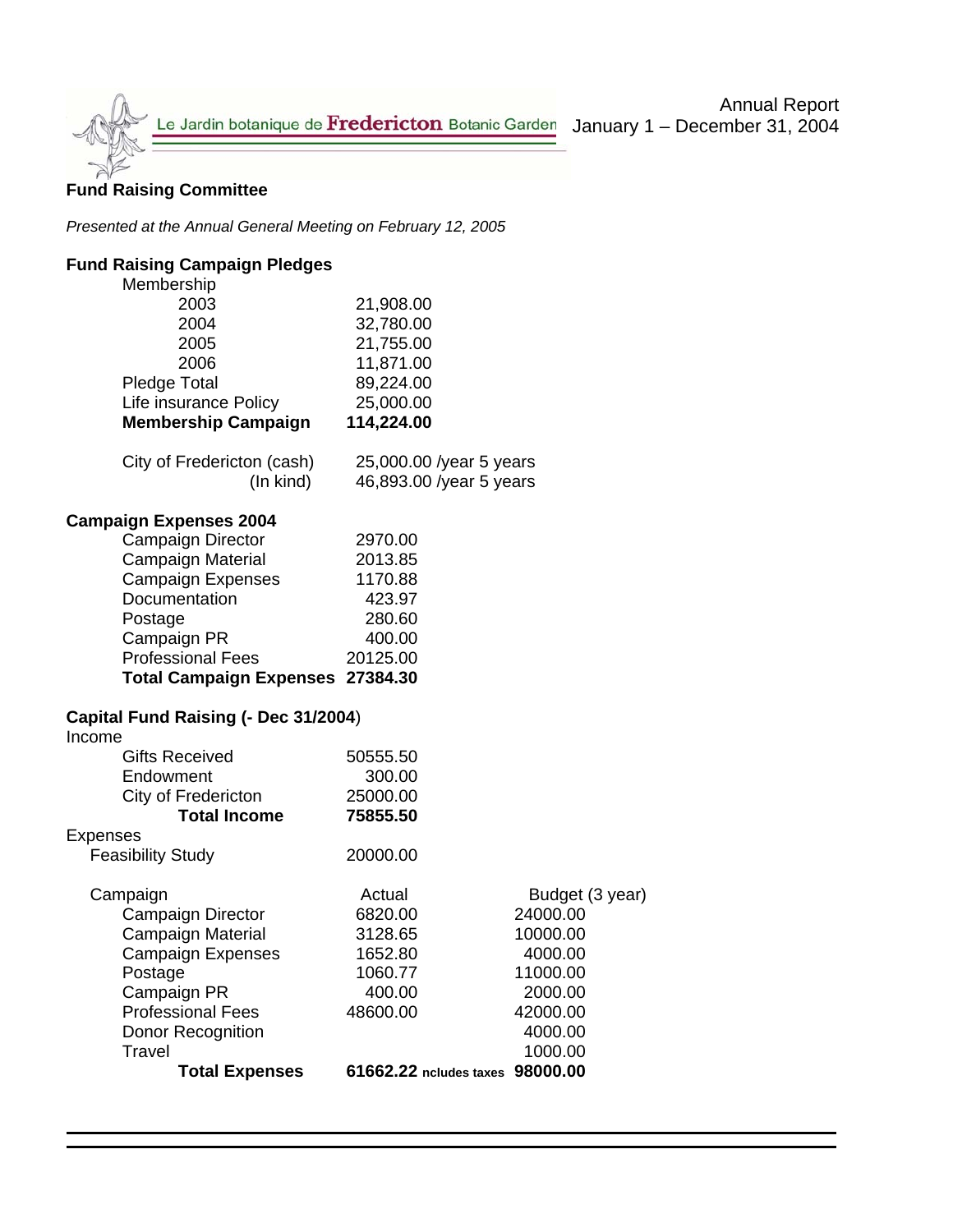

## **Fund Raising Family Division**

*Presented at the Annual General Meeting on February 12, 2005* 

The Family section of the Garden's fundraising campaign has been a great success so far. The campaign was put to rest over the summer but was restarted as of early October. To date approximately 80% of the membership has responded to our appeal and have donated in excess of \$113,000 including both cash pledges and insurance policies. This has been an absolutely wonderful response.

The Campaign Team is very grateful for the generous donations which so many members have made. We would also like to express our thanks to the members who have volunteered as canvassers. They have done a terrific job and the FBGA is indebted to them. Without their support there would have been no campaign.

We hope to complete the Family Campaign within the next month. If there are any members who would like further information, please contact Bill Seabrook 459-7862 or seabrook@nb.sympatico.ca Membership

Bill Seabrook Chair Family Campaign

## **Membership Committee**

*Presented at the Annual General Meeting on February 12, 2005*

Over the past year, the FBGA Membership committee has met regularly. We welcomed the addition of 2 new volunteers to the Membership Committee - Karen Cook and Melaine Duchastel, who joined Nancy Beltrandi, Janis Boston, Wendy Bourque, Lucy Dyer and Carla Ward. We sincerely regret that after several effective years on the committee, Carla Ward has decided to step down at the end of 2004 - we hope for just a short time. Thank you Carla for your outstanding contributions!

A new initiative this year was the Botanic Boutique, designed to attract more people to the Membership booth at the sale and to create an additional source of revenue, which made its debut on a small scale at the 2004 Plant Sale. We sold lapel pins, stretchy plant ties and garden utility belts (made for us by Janis Boston), and sets of notecards (produced by Nancy Beltrandi and the committee). We presented the boutique again at the Treasured Garden Tour and before Christmas at the Education Committee talks in October and November, and added new items such as some Christmas balls, battery operated electric bug swatters, and decorated light switch plates and jewelry (made by Karen Cook). Total sales to date have been \$570, with a profit of \$35. When remaining inventory is sold, there should be a profit of about \$500.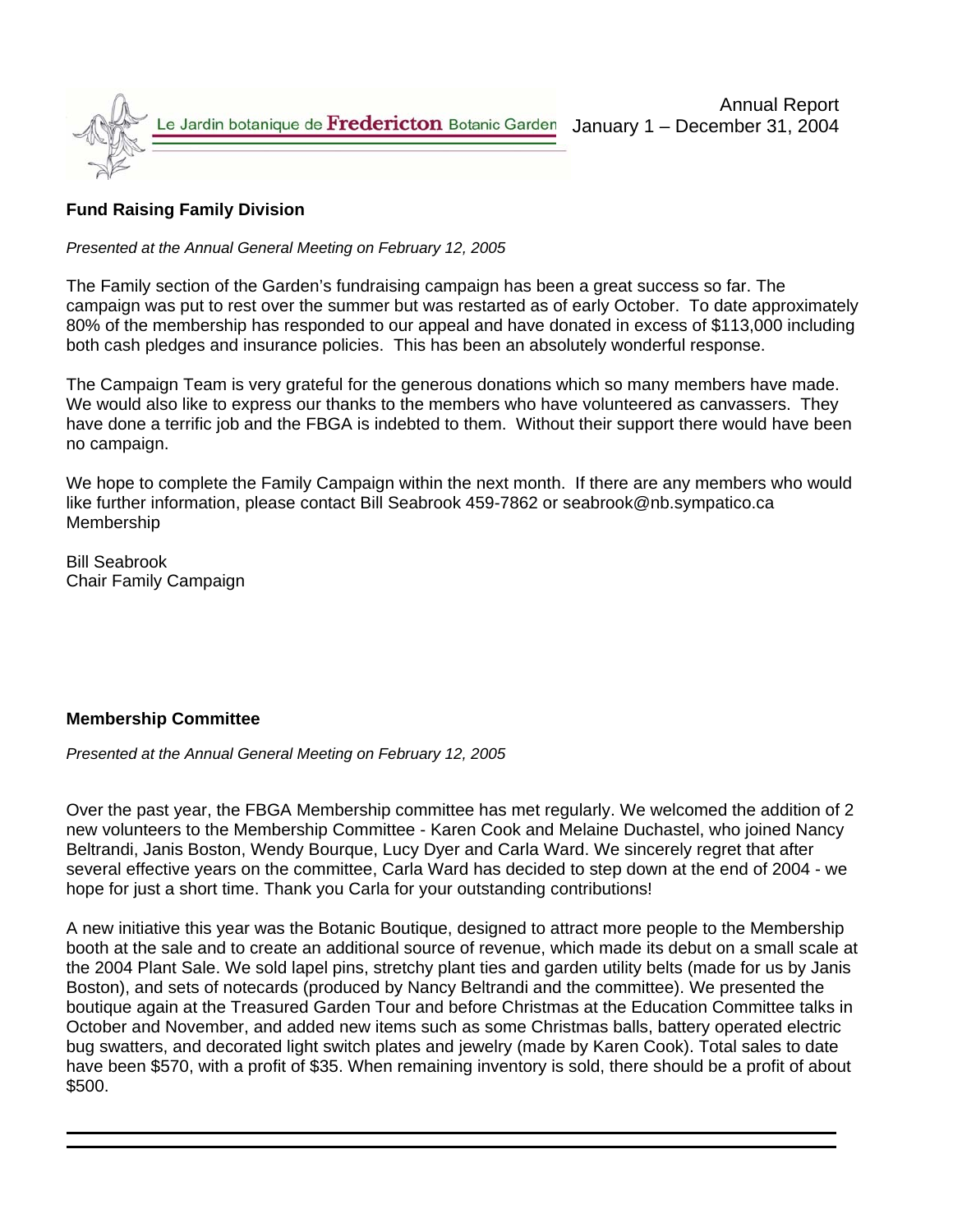Memberships appears to have reached a plateau at just under 300 over this year. We have gained 49 new members over the year, but lost some too. We are hoping to increase our totals again in the coming year through the incentive of a draw for new members on a full size screen tent. We appreciate the support from new members for our organization, and hope they will become actively involved. We continued to promote the purchase of memberships at Association events, including:

- Setting up and decorating a booth on the raised restaurant area of the Market at the Annual Plant Sale in May, and organizing a draw for both new and renewing members. We also distributed membership brochures at that event .

- Setting up a membership tent at the Treasured Garden Party, and organizing a draw for the new and for the renewing members who purchased a membership on that occasion.

- A member of the committee attended each Education Committee event, and asked attendees to consider buying a membership if they were not already a member.

- A table was set up at an event at Green Village, and brochures distributed.
- Gift memberships were presented to guest speakers at Education Events.

For the third year, we offered (via the Newsletter and e-mail announcement) a decorated Christmas wreath as an incentive to anyone buying a gift membership for a nonmember. Five wreaths were decorated and delivered to the donors in appreciation of five new members, and another gift membership was purchased after the deadline for the wreaths. Thank you to all of the donors!

. We would be happy to have interested volunteers join the Committee to help us achieve these goals:

- 1. Continue recruitment of new members and distribution of brochures.
- 2. Increase our retention rate of present members by encouraging renewals
- 3. Review benefits of membership and tweak these where possible
- 4. Investigate the feasibility of additional promotional items for the Boutique
- 5. Closer cooperation with the Education Committee.

At the end of 2004, our membership stood at 289, consisting of 152 Individual memberships, 82 Senior/student memberships, and 59 Family memberships. Because each Family membership represents at least two individuals, the total number of members is now approaching 400.

I would like to thank the volunteers who helped sell memberships at the Plant Sale and Treasured Garden Tour. I would also like to thank the hard working members of the Membership Committee for their valued contributions and ideas.

Submitted by

Lucy Dyer, Chair of Membership Committee.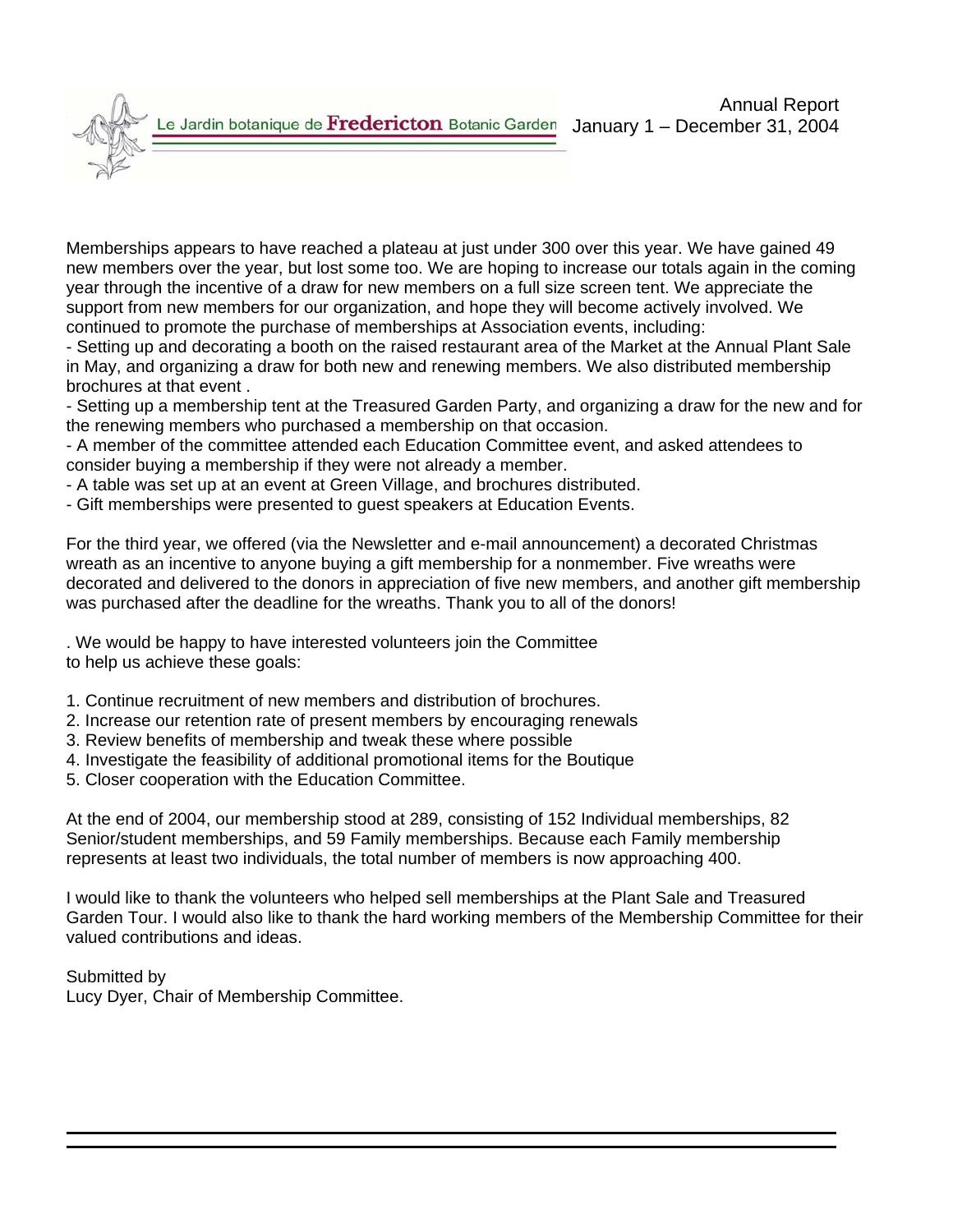

## **Site Development**

*Presented at the Annual General Meeting on February 12, 2005* 

## **2004 Accomplishments**

For the first time spring in the Garden was welcomed by golden daffodils in groups at several places in the central area of the Garden. In the early summer we watched the primula and other perennials in the Hal Hinds memorial garden, planted in the summer of 2003, establish themselves. However, at times this small garden is so wet it is difficult to approach and further work is planned to improve access. Older plantings of perennials and shrubs continued to mature and provide colour. And the bold new sign at the Prospect Street entrance makes it easier for visitors to find the Garden.

The year saw incremental progress in a number of areas. The realigned road received a capping of crusher dust to provide a good walking surface. The Rose Garden site received more fill and is now close to the required grade. A GPS survey of the Garden has been completed to provide information to map trails and features for a self-guided tour map and other purposes. Posts are erected and ready for directional signage to provide improved guidance around the site. Further progress has been made on a series of interpretive signs for garden features such as the Rhododendron Collection, the Hinds Memorial Garden, the Ponds, and the Woodland Trail. The proposed pond enlargement to better drain the surrounding area and further enhance this attractive feature has been staked out. More use has been made of the nursery area to maintain and propagate material. All of the usual garden maintenance tasks - care of the beds and lawns, labeling of plants, road and trail maintenance - have continued.

The group of volunteers working with Joe Harrison to enhance and maintain three beds along the lower part of the road continued the work they started in 2004. This effort is greatly appreciated. For the third year a children's garden was planted near the Resource Centre for use by the Odell Summer Camp. Ten to 50 children visited once a week to learn about plants and gardening.

## **2005**

During 2005 most of the work in progress described above should be completed and a start is expected in moving material out of the Entrance Garden in preparation for it's reconstruction. Everything else will depend on further progress with the capital campaign.

#### **Acknowledgements**

The direct and indirect support of the City of Fredericton is again acknowledged. Far less would have been accomplished without the dedication of Brian Cochrane, Assistant Manager, Community Services, and Jeff Graham, lead hand for the Garden. During the summer City casual employee Robyn Byers again provided leadership to our summer students, Chelsey Burns, Cory Mallory and Melissa McPherson. We received grant support from the provincial SEED program and the federal STP program for one student each, and we supported one entirely from our own funds. Once again the students did a good job maintaining the Garden.

Lastly, the contributions of all the committee members must also be recognized: David Boyle, Gerry Chevrier, Brian Cochrane, Charlie Fullarton, Jeff Graham, Jim Martin, Brian Parker and Jane Seabrook. As during 2003, Brian Parker once again made a big contribution to all aspects of Garden development.

Richard Tarn Chair, Site Development Committee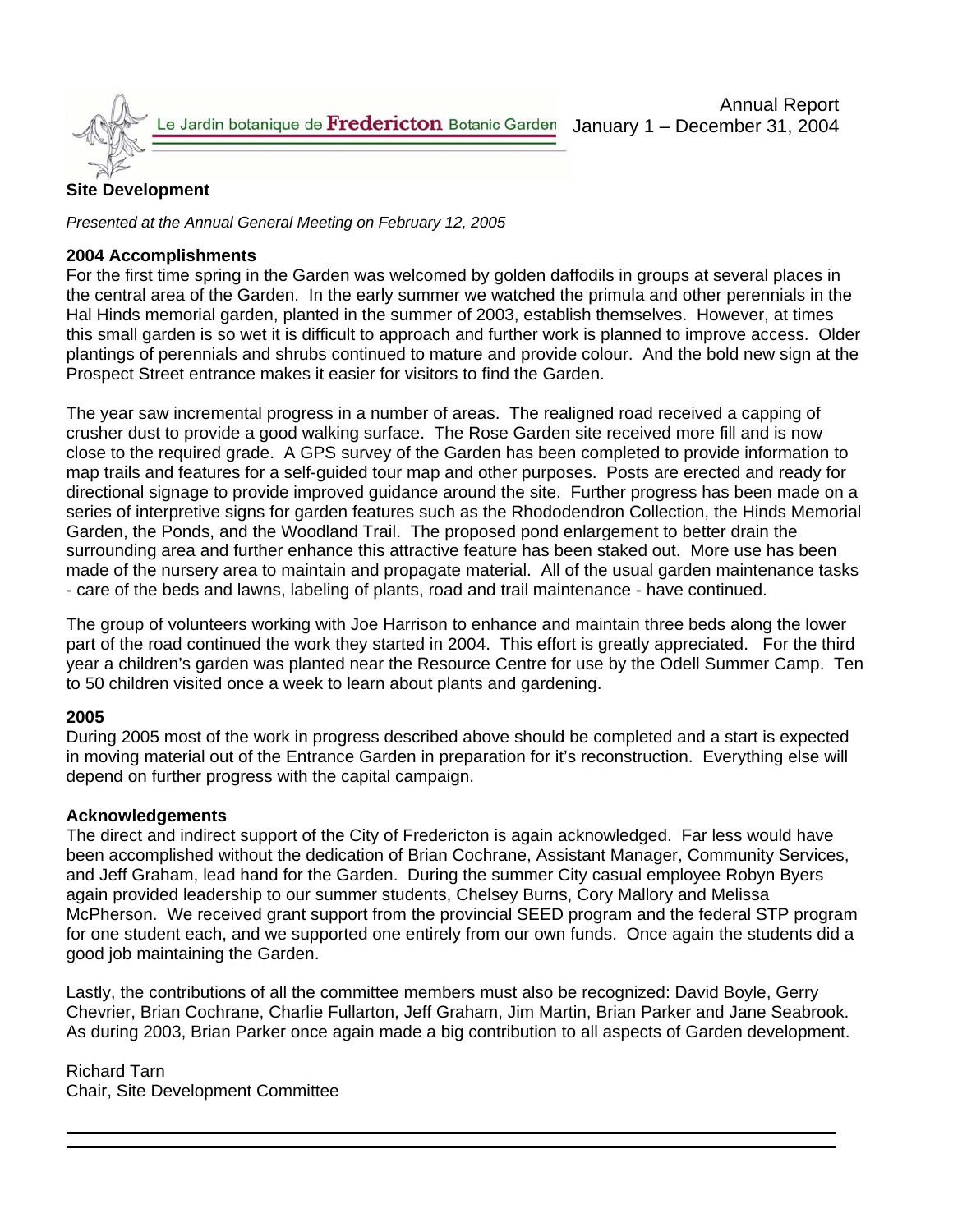

#### Site Development Expenses

| <b>CPP Employers share</b>    | 493.37    |
|-------------------------------|-----------|
| El Employers share            | 346.88    |
| <b>Garden Tools</b>           | 235.99    |
| <b>Plant Labeling</b>         | 200.45    |
| Signage                       | 3,896.49  |
| Salary                        | 12,160.00 |
| <b>Vacation Pay</b>           | 481.28    |
| <b>WHSCC</b>                  | 334.14    |
| <b>TOTAL Site Development</b> | 18,148.60 |

### **Program Committee Report 2004**

#### *Presented at the Annual General Meeting on February 12, 2005*

Early in 2004, the Board asked the Program Committee to implement a Docent Training Program based on the recommendations of the Fredericton Botanic Garden Association's long-term Program and Activities Plan.

The Program Committee developed a training program consisting of 12 lecture and/or field trip modules, identified potential module presenters, drew up a job description for a volunteer coordinator, and identified the nature and quality of the training materials that were to be presented to the docent trainees as part of each module, as well as for general information. After considerable study, the Committee felt that it could not develop the training materials package at the required quality standard within the constraints of the available budget, and recommended to the Board that they defer implementation of the Docent Training Program.

The Program Committee has just recently prepared a document entitled:- FBGA Long-term Program Plan. It includes the details of that plan plus the working papers used in its preparation. The Docent Training Program discussed above is also outlined in detail. Two file copies of this report are at the Resource Centre and are available from Graham Allen.

Respectfully submitted : Wendy Bourque, David Boyle, Debby Peck, Jane Tarn and Don Young (chair).

#### **Building Committee Report 2004**

#### *Presented at the Annual General Meeting on February 12, 2005*

The greenhouse next to the Resource Center was refitted with new plastic and a dehumidifier was donated for use in the main building to control the dampness throughout the building. A new cupboard is slated for the kitchen

Respectfully submitted Charlie Fullarton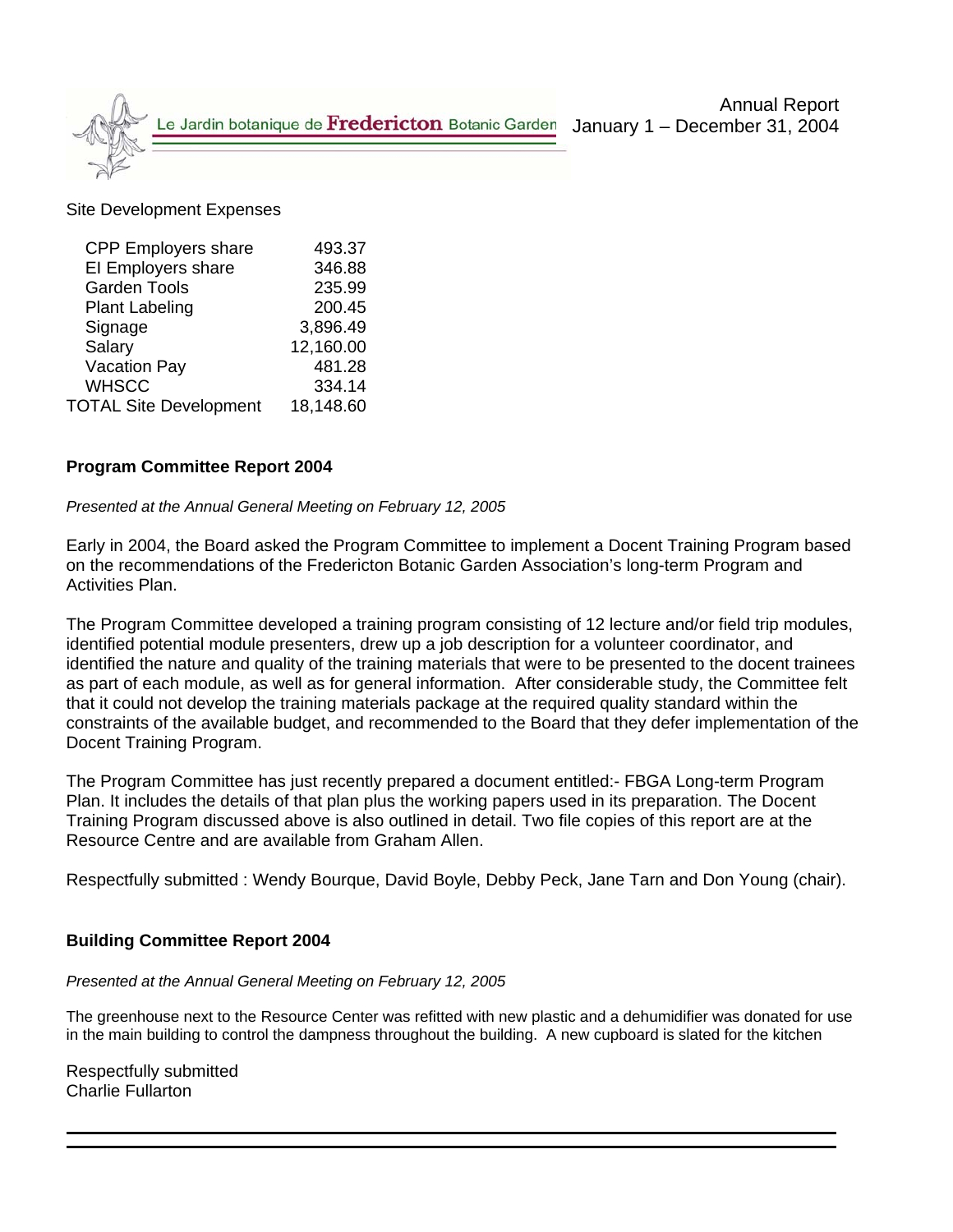### **Plant Sale & Raffle 2004**

| Income                        |          | Expenses                         |                        |         |  |  |
|-------------------------------|----------|----------------------------------|------------------------|---------|--|--|
| <b>Plant Sale</b>             |          | <b>Plant Sale</b>                |                        |         |  |  |
| plant sales                   | 13912.35 | <b>ARHS</b>                      | Rhododendrons          | 375.00  |  |  |
| barbeque                      | 321.25   | Hortico                          | 20% deposit            | 102.00  |  |  |
|                               | 14233.60 | <b>Richters</b>                  | Plants                 | 5.75    |  |  |
|                               |          | Veseys                           | Plants                 | 292.29  |  |  |
| Raffle                        |          | <b>Cramer Nursery</b>            | Primulas               | 717.83  |  |  |
| Raffle Income (tickets)       |          |                                  | 80 cuttings            | 50.00   |  |  |
| <b>Farmers's Market Sales</b> | 2529.10  |                                  | Shipping               | 27.60   |  |  |
| <b>Member Sales</b>           | 1382.50  |                                  | Fertilizer             | 44.86   |  |  |
| <b>Total Ticket sales</b>     | 4886.60  | C Frensch                        | Plant labels           | 221.48  |  |  |
|                               |          |                                  | Sales books            | 39.01   |  |  |
| Gifts in Kind                 |          |                                  | Printer ribbon         | 22.99   |  |  |
| <b>Charlie Fullarton</b>      | 695.00   |                                  | Price labels           | 39.61   |  |  |
| Louis-Philippe Albert         | 30.00    |                                  | Water wand             | 15.00   |  |  |
| <b>Bill Seabrook</b>          | 250.00   |                                  | Misc. supplies         | 66.63   |  |  |
| <b>Total Gift in Kind</b>     | 975.00   |                                  | Copying                | 34.50   |  |  |
|                               |          |                                  | Postage                | 169.05  |  |  |
| <b>Total Raffle income</b>    | 5861.60  | <b>Robert Scott</b>              | <b>BQ</b> supplies     | 83.31   |  |  |
|                               |          | Boyce Market                     | Market rental          | 350.00  |  |  |
| <b>Plant Sale and Raffle</b>  | 19120.20 | <b>EZ Rock FM</b>                | Advertizing            | 147.20  |  |  |
|                               |          | Daily Gleaner                    | Advertising            | 425.04  |  |  |
|                               |          |                                  | Refreshments           | 209.20  |  |  |
|                               |          |                                  |                        | 3438.35 |  |  |
|                               |          | <b>Raffle Expenses</b>           |                        |         |  |  |
|                               |          |                                  | License                | 25.00   |  |  |
|                               |          |                                  | Wood supplies          | 78.61   |  |  |
|                               |          |                                  | <b>Supplies</b>        | 6.89    |  |  |
|                               |          |                                  | Printer cartridge      | 35.64   |  |  |
|                               |          | Imaging UNB                      | <b>Ticket printing</b> | 163.82  |  |  |
|                               |          |                                  | Market rental          | 20.00   |  |  |
|                               |          |                                  |                        | 6.40    |  |  |
|                               |          |                                  | Refreshments           | 11.48   |  |  |
|                               |          |                                  | Copying                |         |  |  |
|                               |          |                                  | Postage                | 20.02   |  |  |
|                               |          |                                  | <b>Supplies</b>        | 102.60  |  |  |
|                               |          |                                  | Inkjet                 | 90.80   |  |  |
|                               |          | Charlie Fullarton Bench chair    |                        | 330.00  |  |  |
|                               |          |                                  |                        | 891.26  |  |  |
|                               |          | Gifts in Kind adjustment         |                        |         |  |  |
|                               |          | <b>Charlie Fullarton</b>         |                        | 695.00  |  |  |
|                               |          | Louis-Philippe Albert            | 30.00                  |         |  |  |
|                               |          | <b>Bill Seabrook</b>             | 250.00                 |         |  |  |
|                               |          | <b>Total Gift in Kind</b>        |                        | 975.00  |  |  |
|                               |          | Net Income Plant Sale and Raffle | 13815.69               |         |  |  |
|                               |          |                                  |                        |         |  |  |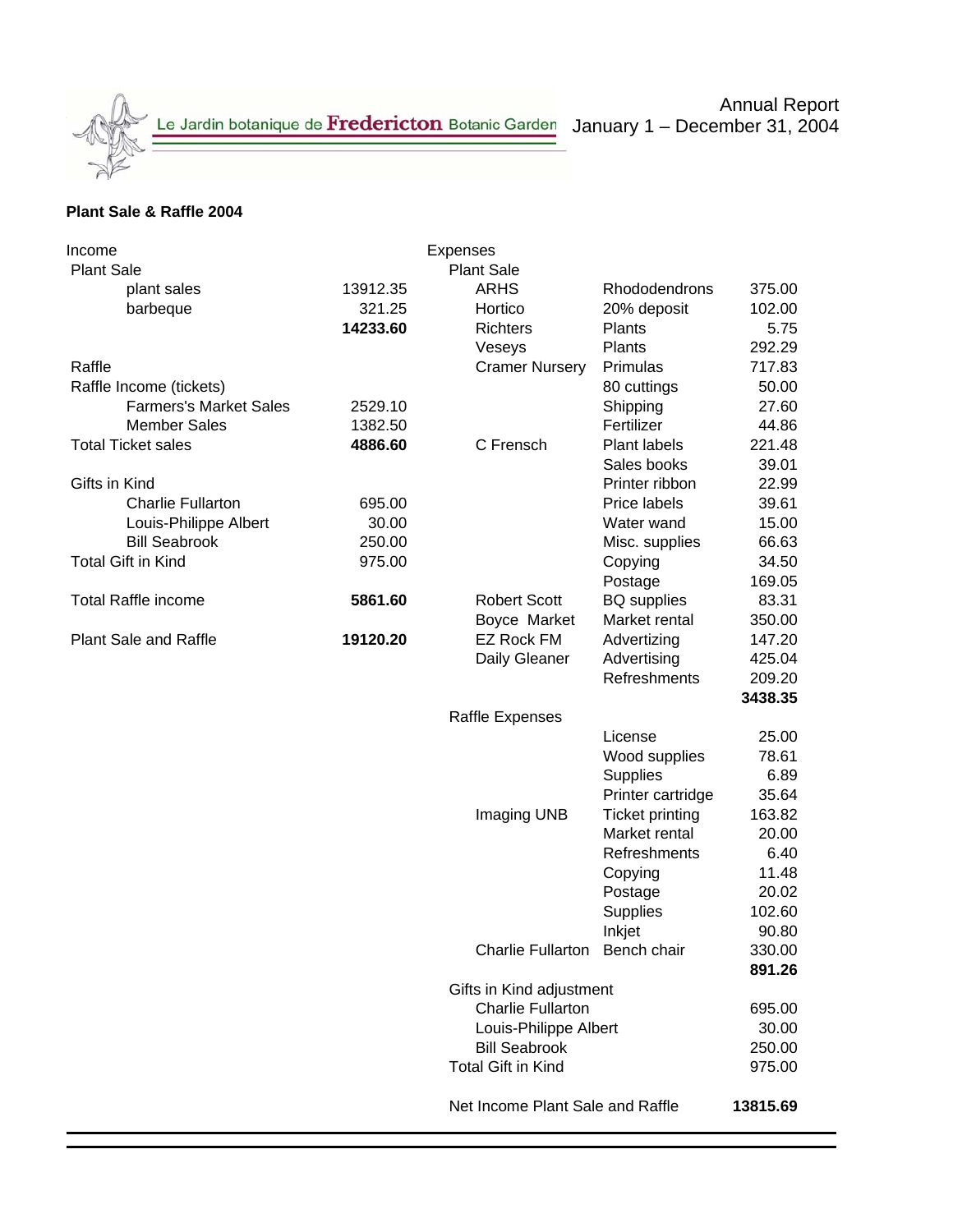| Comparisons               | 1994     | 1995     | 1996     | 1997    | 1998     | 1999     | 2000     | 2001     | 2002     | 2003     | 2004     |
|---------------------------|----------|----------|----------|---------|----------|----------|----------|----------|----------|----------|----------|
|                           |          |          |          |         |          |          |          |          |          |          |          |
| <b>Plant Sale Revenue</b> | 8149.95  | 10700.16 | 10067.21 | 9982.98 | 10246.3  | 12526.74 | 11611.32 | 12290.73 | 14784.39 | 14436.97 | 14233.60 |
| Expense                   | 779.35   | 4189.39  | 3172.08  | 2554.68 | 2088.05  | 3748.67  | 2598.56  | 4012.08  | 3400.95  | 6100.22  | 3438.35  |
| Raffle Revenue            | 3423.45  | 3407     | 2722.5   | 2908.05 | 2828.89  | 4622.25  | 5243.41  | 4316.52  | 6278.95  | 5886.5   | 3911.60  |
| Expense                   | 592.66   | 957.24   | 1066.77  | 598.87  | 704.16   | 877.76   | 950.28   | 635.68   | 809.64   | 865.59   | 891.26   |
|                           |          |          |          |         |          |          |          |          |          |          |          |
| <b>Net</b>                | 10201.39 | 8960.53  | 8550.86  | 9737.48 | 10282.98 | 12522.56 | 13305.89 | 11959.49 | 16852.75 | 13357.66 | 13815.69 |

## **16th Annual Plant sale**

May 30th was the day of our 16<sup>th</sup> annual plant sale. As luck would have it the weather turned out to be cool and wet. In spite of the weather a long line of regulars appeared prior to the noon opening. The general feelings were that there were fewer people at the sale this year than in the past.

However those that did come spent handsomely and our net proceeds from both the raffle and the sale were \$13.815.69.

Bill Hall and Bill Seabrook would like to express their thanks to the members of the Plant Sale committee who worked tirelessly on this project since November 2003. We would also like to thank those many members who donated plants, for without your donations there would have been sale. A special thanks is extended tho those members who worked so hard setting up the Market on May 29th and to those that turned up to help on sale day. It really was a tremendous effort by all concerned **THANKS**.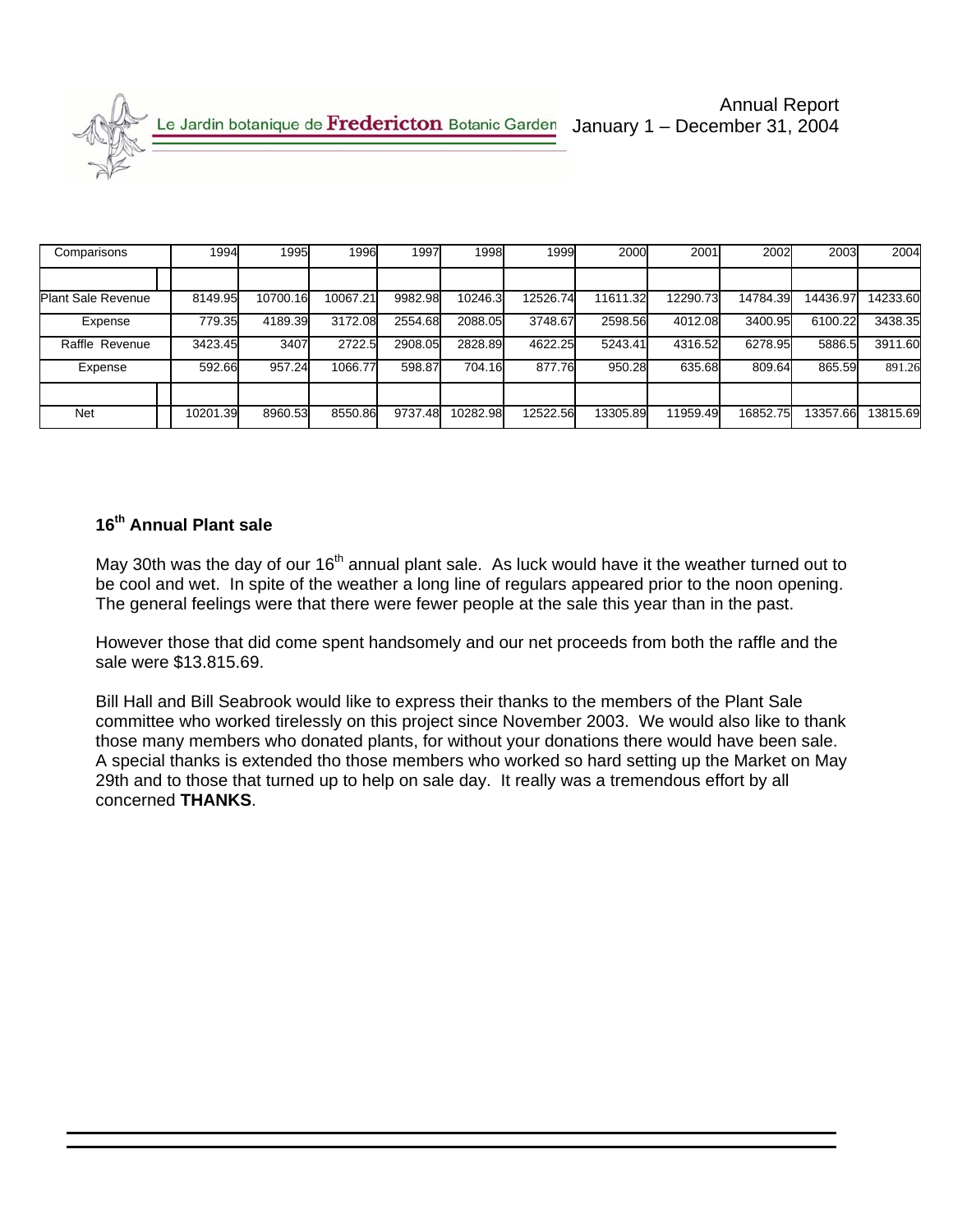# Annual Report

## **Treasured Garden Tour - 2004**

| Income                |                                  |                                           |          |          |         |         |         |  |  |
|-----------------------|----------------------------------|-------------------------------------------|----------|----------|---------|---------|---------|--|--|
|                       | <b>Ticket Sales</b>              | 4,225.00                                  |          |          |         |         |         |  |  |
| <b>Expenses</b>       |                                  |                                           |          |          |         |         |         |  |  |
|                       | Don Bosse                        | <b>Music</b>                              |          | 300.00   |         |         |         |  |  |
|                       | <b>Tarp-Rite</b>                 | Tent, fly, delivery                       |          | 460.00   |         |         |         |  |  |
|                       |                                  | York Street Enterprises ticket printing   |          | 172.50   |         |         |         |  |  |
|                       |                                  | <b>Robert Wilkins Refrigeration truck</b> |          | 75.00    |         |         |         |  |  |
|                       | Advertizing                      |                                           |          |          |         |         |         |  |  |
|                       | Daily Gleaner                    |                                           |          | 206.08   |         |         |         |  |  |
|                       | The Bugle                        |                                           |          | 56.35    |         |         |         |  |  |
|                       | The Daily Gleaner                |                                           |          | 577.02   |         |         |         |  |  |
|                       | <b>Capital FM</b>                |                                           |          | 110.40   |         |         |         |  |  |
|                       | <b>Harvey Lionews</b>            |                                           |          | 14.00    |         |         |         |  |  |
|                       |                                  | Covey Basics envelopes, etc               |          | 17.92    |         |         |         |  |  |
|                       | refreshments, gifts, etc         |                                           |          | 160.91   |         |         |         |  |  |
|                       |                                  | Misc, foam cups, balloons, etc            |          | 68.19    |         |         |         |  |  |
|                       | <b>Total expenses</b>            |                                           |          | 2,218.37 |         |         |         |  |  |
|                       | <b>Treasured Garden Tour Net</b> |                                           |          | 2,006.63 |         |         |         |  |  |
|                       | Silent Auction - 2004            |                                           |          |          |         |         |         |  |  |
|                       | <b>Silent Auction Income</b>     |                                           | 2,183.00 |          |         |         |         |  |  |
|                       | <b>Expenses</b>                  | Capital Winter Club Rental                | 100.63   |          |         |         |         |  |  |
|                       | <b>Silent Auction Net</b>        |                                           | 2082.37  |          |         |         |         |  |  |
|                       | Comparisons                      | 1999                                      | 2000     | 2001     | 2002    | 2003    | 2004    |  |  |
|                       | <b>Treasured Garden Tour</b>     |                                           |          |          |         |         |         |  |  |
|                       | Revenue                          | 2540.00                                   | 3050.00  | 3935.00  | 4800.00 | 3950.00 | 4225.00 |  |  |
|                       | <b>Expenses</b>                  | 1218.06                                   | 2156.21  | 1799.97  | 2416.38 | 2058.22 | 2218.37 |  |  |
|                       | Net Income                       | 1321.94                                   | 893.79   | 2135.03  | 2383.62 | 1891.78 | 2000.63 |  |  |
| <b>Silent Auction</b> |                                  |                                           |          |          |         |         |         |  |  |
|                       | Revenue                          | 924.50                                    | 1543.00  | 972.95   | 2034.50 | 2909.00 | 2183.00 |  |  |
|                       | <b>Expenses</b>                  | 43.13                                     | 315.87   | 113.13   | 89.76   | 49.45   | 100.63  |  |  |
|                       | Net Income                       | 881.37                                    | 1227.13  | 859.82   | 1944.74 | 2859.55 | 2082.37 |  |  |
|                       |                                  |                                           |          |          |         |         |         |  |  |